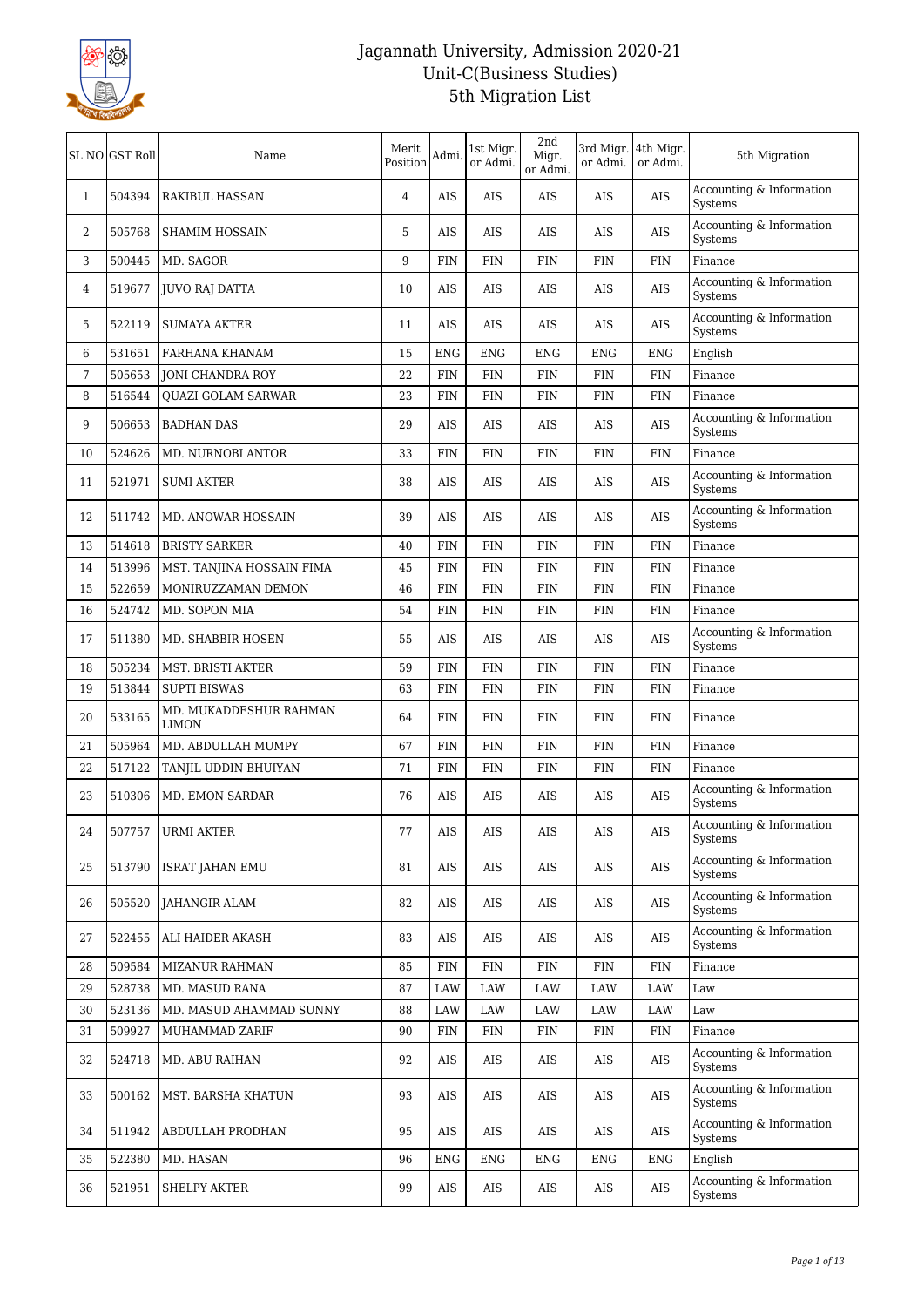

| 37 | 510370 | MD. FOZLEY RABBI          | 100 | AIS        | AIS        | AIS        | AIS        | <b>AIS</b> | Accounting & Information<br><b>Systems</b> |
|----|--------|---------------------------|-----|------------|------------|------------|------------|------------|--------------------------------------------|
| 38 | 526055 | ZAHEDUL ISLAM             | 101 | AIS        | AIS        | AIS        | AIS        | AIS        | Accounting & Information<br>Systems        |
| 39 | 510533 | MD. ASHIK ALI             | 106 | LAW        | <b>LAW</b> | LAW        | $\rm LAW$  | <b>LAW</b> | Law                                        |
| 40 | 528739 | ARIFUL ISLAM              | 107 | AIS        | AIS        | AIS        | AIS        | AIS        | Accounting & Information<br>Systems        |
| 41 | 525076 | SHAKIRUL ISLAM            | 108 | <b>FIN</b> | <b>FIN</b> | <b>FIN</b> | <b>FIN</b> | <b>FIN</b> | Finance                                    |
| 42 | 518337 | MD.LIMON                  | 110 | <b>AIS</b> | AIS        | AIS        | AIS        | AIS        | Accounting & Information<br>Systems        |
| 43 | 519084 | <b>RIPON HOSSAIN</b>      | 118 | <b>FIN</b> | <b>FIN</b> | <b>FIN</b> | <b>FIN</b> | <b>FIN</b> | Finance                                    |
| 44 | 513268 | MEZBA UDDIN               | 119 | FIN        | FIN        | <b>FIN</b> | <b>FIN</b> | FIN        | Finance                                    |
| 45 | 500462 | MD. RAKIB HOSSAIN         | 120 | AIS        | AIS        | AIS        | AIS        | AIS        | Accounting & Information<br>Systems        |
| 46 | 512137 | <b>RONY AHMED</b>         | 121 | AIS        | AIS        | AIS        | AIS        | AIS        | Accounting & Information<br>Systems        |
| 47 | 507525 | MD. ALI AZGOR             | 122 | FIN        | FIN        | <b>FIN</b> | <b>FIN</b> | FIN        | Finance                                    |
| 48 | 524802 | <b>ANTOR BOSAK</b>        | 124 | <b>FIN</b> | <b>FIN</b> | <b>FIN</b> | <b>FIN</b> | <b>FIN</b> | Finance                                    |
| 49 | 513979 | <b>MORIOM AKTER</b>       | 127 | <b>FIN</b> | <b>FIN</b> | <b>FIN</b> | <b>FIN</b> | <b>FIN</b> | Finance                                    |
| 50 | 529875 | MD. HRIDOY HOSSAIN        | 130 | LAW        | LAW        | LAW        | LAW        | LAW        | Law                                        |
| 51 | 502735 | <b>SAMIRON ROY</b>        | 133 | <b>ENG</b> | <b>ENG</b> | <b>ENG</b> | <b>ENG</b> | <b>ENG</b> | English                                    |
| 52 | 531028 | SAYLA KHANAM              | 136 | AIS        | AIS        | AIS        | AIS        | AIS        | Accounting & Information<br>Systems        |
| 53 | 531345 | MD. SAJIB MOLLA           | 141 | AIS        | AIS        | AIS        | AIS        | AIS        | Accounting $\&$ Information<br>Systems     |
| 54 | 500452 | MAHABUB ALAM              | 143 | <b>AIS</b> | AIS        | AIS        | AIS        | AIS        | Accounting & Information<br>Systems        |
| 55 | 509013 | SHAHED MAHMUD             | 144 | FIN        | FIN        | <b>FIN</b> | <b>FIN</b> | FIN        | Finance                                    |
| 56 | 502532 | TAYEBA JANNAT             | 149 | AIS        | AIS        | AIS        | AIS        | AIS        | Accounting $\&$ Information<br>Systems     |
| 57 | 517854 | MD. HASIB                 | 150 | <b>AIS</b> | AIS        | AIS        | AIS        | AIS        | Accounting & Information<br>Systems        |
| 58 | 500601 | ANUPAM GHOSH              | 151 | <b>FIN</b> | <b>FIN</b> | <b>FIN</b> | <b>FIN</b> | <b>FIN</b> | Finance                                    |
| 59 | 527696 | MD. AKASH HOSSAIN         | 153 | FIN        | FIN        | <b>FIN</b> | <b>FIN</b> | <b>FIN</b> | Finance                                    |
| 60 | 527097 | THAMID AWSAF RIAD         | 154 | AIS        | AIS        | AIS        | AIS        | AIS        | Accounting & Information<br>Systems        |
| 61 | 529253 | MOST. TASMIN JAHAN SWEETY | 155 | AIS        | AIS        | AIS        | AIS        | <b>AIS</b> | Accounting & Information<br>Systems        |
| 62 | 529801 | MD. MOMINAR RAHMAN MUNNA  | 160 | LAW        | LAW        | LAW        | LAW        | LAW        | Law                                        |
| 63 | 500144 | MST. SANJIDA PARVIN MIM   | 163 | AIS        | AIS        | AIS        | AIS        | AIS        | Accounting & Information<br>Systems        |
| 64 | 522948 | MD. HELAL UDDIN           | 164 | <b>FIN</b> | FIN        | FIN        | FIN        | <b>FIN</b> | Finance                                    |
| 65 | 521044 | FAHIM SHAHREAR            | 169 | <b>MKT</b> | MKT        | <b>MKT</b> | <b>MKT</b> | MKT        | Marketing                                  |
| 66 | 522614 | MD. KAWSER ALAM           | 173 | ENG        | ENG        | ENG        | ENG        | <b>ENG</b> | English                                    |
| 67 | 524909 | TAIP AHMED MOON           | 174 | AIS        | AIS        | AIS        | AIS        | AIS        | Accounting & Information<br>Systems        |
| 68 | 514778 | <b>RUPA</b>               | 175 | AIS        | AIS        | AIS        | AIS        | AIS        | Accounting & Information<br>Systems        |
| 69 | 519553 | <b>BIJOY BANIK</b>        | 177 | <b>FIN</b> | <b>FIN</b> | <b>FIN</b> | <b>FIN</b> | <b>FIN</b> | Finance                                    |
| 70 | 504384 | KAUSAR HOSSAIN            | 178 | AIS        | AIS        | AIS        | AIS        | AIS        | Accounting & Information<br>Systems        |
| 71 | 502872 | MD SELIM TARAFDER         | 180 | LAW        | LAW        | LAW        | LAW        | LAW        | Law                                        |
| 72 | 524433 | TOMALIKA AKTHER           | 184 | AIS        | AIS        | AIS        | AIS        | AIS        | Accounting & Information<br>Systems        |
| 73 | 516566 | MOHAMMAD MAHERAB HOSSAIN  | 185 | MGT        | <b>MGT</b> | MGT        | <b>MGT</b> | <b>MGT</b> | <b>Management Studies</b>                  |
| 74 | 527699 | MAHABUR RAHMAN            | 186 | <b>FIN</b> | FIN        | FIN        | FIN        | <b>FIN</b> | Finance                                    |
| 75 | 500388 | MD RANA ISLAM             | 189 | AIS        | AIS        | AIS        | AIS        | AIS        | Accounting & Information<br>Systems        |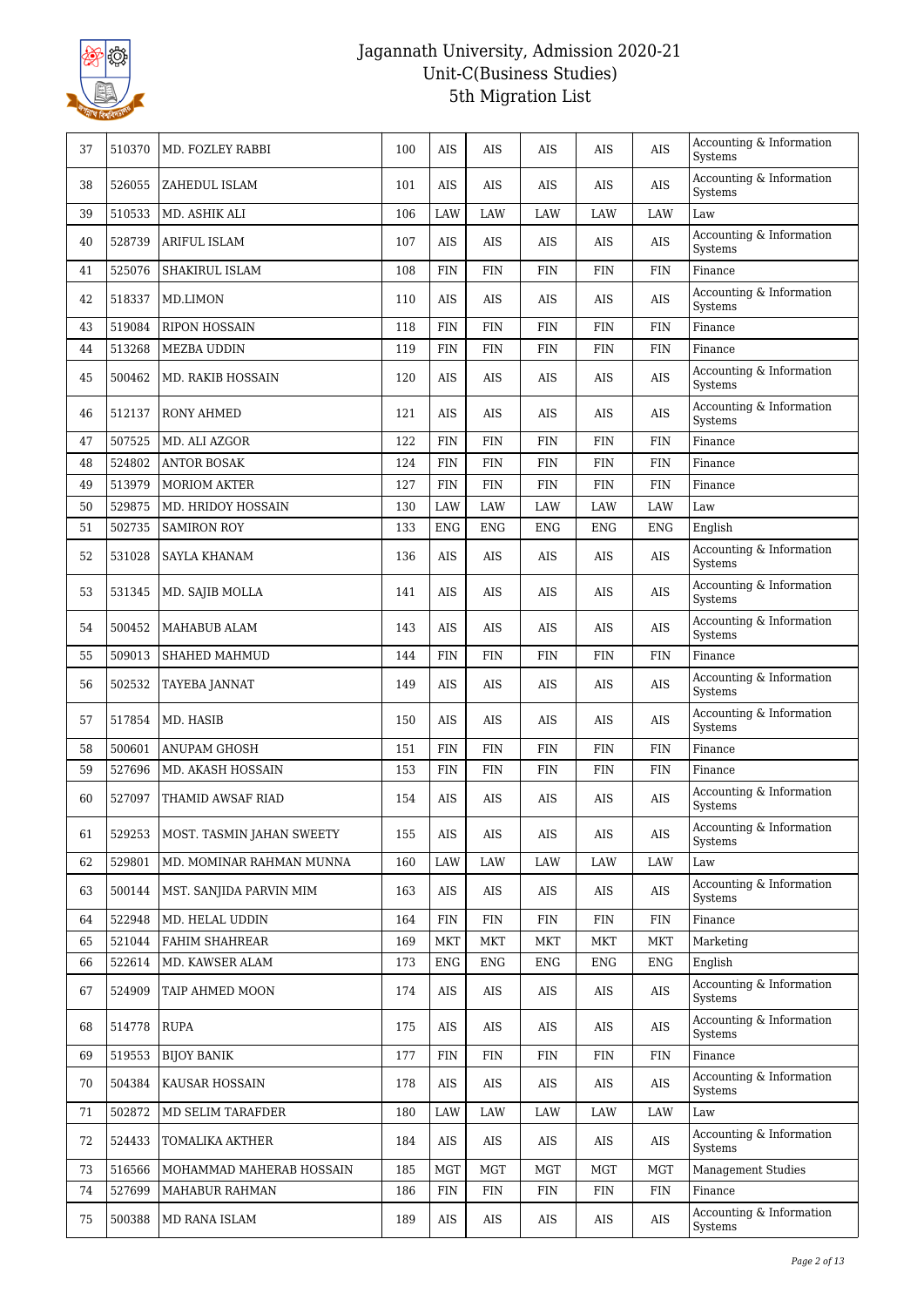

| 76  | 519138 | NOOR MOHAMMAD             | 190 | <b>FIN</b> | <b>FIN</b>  | <b>FIN</b> | <b>FIN</b> | <b>FIN</b>  | Finance                             |
|-----|--------|---------------------------|-----|------------|-------------|------------|------------|-------------|-------------------------------------|
| 77  | 502918 | MRINAL SINGHO             | 194 | MKT        | MKT         | MKT        | MKT        | <b>MKT</b>  | Marketing                           |
| 78  | 527768 | MONIRUZZAMAN              | 200 | AIS        | AIS         | AIS        | AIS        | AIS         | Accounting & Information<br>Systems |
| 79  | 528708 | MD. ABDUL MOMIN KHAN      | 201 | <b>FIN</b> | FIN         | FIN        | <b>FIN</b> | <b>FIN</b>  | Finance                             |
| 80  | 529960 | <b>SOMJID KUMAR</b>       | 203 | <b>AIS</b> | AIS         | AIS        | AIS        | AIS         | Accounting & Information<br>Systems |
| 81  | 500419 | <b>MD.EMON HOSSAIN</b>    | 204 | FIN        | FIN         | FIN        | FIN        | <b>FIN</b>  | Finance                             |
| 82  | 516633 | <b>ABEDUR RAHMAN</b>      | 206 | AIS        | AIS         | AIS        | AIS        | AIS         | Accounting & Information<br>Systems |
| 83  | 524419 | <b>JINNATUN NOOR ARPA</b> | 207 | FIN        | <b>FIN</b>  | <b>FIN</b> | <b>FIN</b> | <b>FIN</b>  | Finance                             |
| 84  | 533189 | <b>BISHAL NANDI</b>       | 208 | <b>MGT</b> | <b>MGT</b>  | <b>MGT</b> | <b>MGT</b> | <b>MGT</b>  | <b>Management Studies</b>           |
| 85  | 502233 | MD. HAFIZUR RAHMAN        | 209 | LAW        | LAW         | LAW        | LAW        | <b>LAW</b>  | Law                                 |
| 86  | 516320 | NOWROSE FARHAN ALVY       | 211 | <b>FIN</b> | <b>FIN</b>  | <b>FIN</b> | <b>FIN</b> | FIN         | Finance                             |
| 87  | 514012 | <b>SUSMITA DABNATH</b>    | 213 | <b>FIN</b> | <b>FIN</b>  | FIN        | FIN        | <b>FIN</b>  | Finance                             |
| 88  | 529642 | MD. ABU BAKAR SIDDIQUE    | 214 | AIS        | AIS         | AIS        | AIS        | AIS         | Accounting & Information<br>Systems |
| 89  | 506765 | MD. SAKIB MAHMUD SABBIR   | 215 | AIS        | AIS         | AIS        | AIS        | AIS         | Accounting & Information<br>Systems |
| 90  | 510920 | MD. RAKIBUL HASAN         | 216 | AIS        | AIS         | AIS        | AIS        | AIS         | Accounting & Information<br>Systems |
| 91  | 531292 | MD. SHAIFUL TALUKDER      | 220 | FIN        | FIN         | FIN        | FIN        | <b>FIN</b>  | Finance                             |
| 92  | 518369 | <b>EMON</b>               | 222 | AIS        | AIS         | AIS        | AIS        | AIS         | Accounting & Information<br>Systems |
| 93  | 508166 | <b>MARIYA MURSHIDA</b>    | 226 | AIS        | AIS         | <b>AIS</b> | AIS        | <b>AIS</b>  | Accounting & Information<br>Systems |
| 94  | 524629 | MD.PARVES ISLAM DURJOY    | 229 | <b>FIN</b> | FIN         | FIN        | <b>FIN</b> | <b>FIN</b>  | Finance                             |
| 95  | 531712 | <b>RUNA AKTER</b>         | 231 | <b>FIN</b> | <b>FIN</b>  | FIN        | FIN        | <b>FIN</b>  | Finance                             |
| 96  | 526310 | JAHEDUR RAHMAN            | 238 | AIS        | AIS         | AIS        | AIS        | AIS         | Accounting & Information<br>Systems |
| 97  | 505598 | NURHANA SADIA             | 239 | AIS        | AIS         | AIS        | AIS        | AIS         | Accounting & Information<br>Systems |
| 98  | 505864 | MD. ASIB HOSSAIN MOHON    | 241 | <b>FIN</b> | FIN         | FIN        | <b>FIN</b> | <b>FIN</b>  | Finance                             |
| 99  | 505663 | MD. MORSALIN PRAMANIK     | 244 | <b>FIN</b> | <b>FIN</b>  | <b>FIN</b> | <b>FIN</b> | <b>FIN</b>  | Finance                             |
| 100 | 522550 | <b>RIDOY HASAN</b>        | 247 | LAW        | LAW         | LAW        | LAW        | LAW         | Law                                 |
| 101 | 517669 | <b>UDDIP DEY</b>          | 248 | $\rm{AIS}$ | $\rm{AIS}$  | $\rm{AIS}$ | AIS        | $\rm AIS$   | Accounting & Information<br>Systems |
| 102 | 512442 | FATEMA AKTHER             | 250 | FIN        | <b>FIN</b>  | FIN        | FIN        | <b>FIN</b>  | Finance                             |
| 103 | 503592 | ASHIKUR RAHMAN            | 254 | AIS        | AIS         | AIS        | AIS        | AIS         | Accounting & Information<br>Systems |
| 104 | 518344 | MD. SAJID                 | 258 | AIS        | AIS         | AIS        | AIS        | AIS         | Accounting & Information<br>Systems |
| 105 | 509891 | S. M. REJAUL KARIM        | 260 | AIS        | AIS         | AIS        | AIS        | AIS         | Accounting & Information<br>Systems |
| 106 | 522684 | SHAHEEL MOHAMMED SHAD     | 261 | AIS        | AIS         | AIS        | AIS        | $\rm{AIS}$  | Accounting & Information<br>Systems |
| 107 | 513686 | YEASIN ARAFATH            | 262 | $\rm{AIS}$ | ${\rm FIN}$ | <b>FIN</b> | <b>FIN</b> | ${\rm FIN}$ | Finance                             |
| 108 | 516902 | PRONOY SARKER             | 263 | AIS        | AIS         | AIS        | AIS        | AIS         | Accounting & Information<br>Systems |
| 109 | 514420 | MOST. ARJUDA AKTER TIHA   | 264 | AIS        | AIS         | AIS        | AIS        | AIS         | Accounting & Information<br>Systems |
| 110 | 500360 | ISHRAT JAHAN NOURIN       | 265 | AIS        | AIS         | AIS        | AIS        | AIS         | Accounting & Information<br>Systems |
| 111 | 531785 | SIFAT ARA DIBA            | 266 | LAW        | LAW         | LAW        | LAW        | LAW         | Law                                 |
| 112 | 527053 | MOSHARAF FAHIM            | 267 | AIS        | AIS         | AIS        | AIS        | AIS         | Accounting & Information<br>Systems |
| 113 | 527377 | AMINUL ISLAM NIHAT        | 268 | <b>MGT</b> | <b>MGT</b>  | MGT        | MGT        | MGT         | <b>Management Studies</b>           |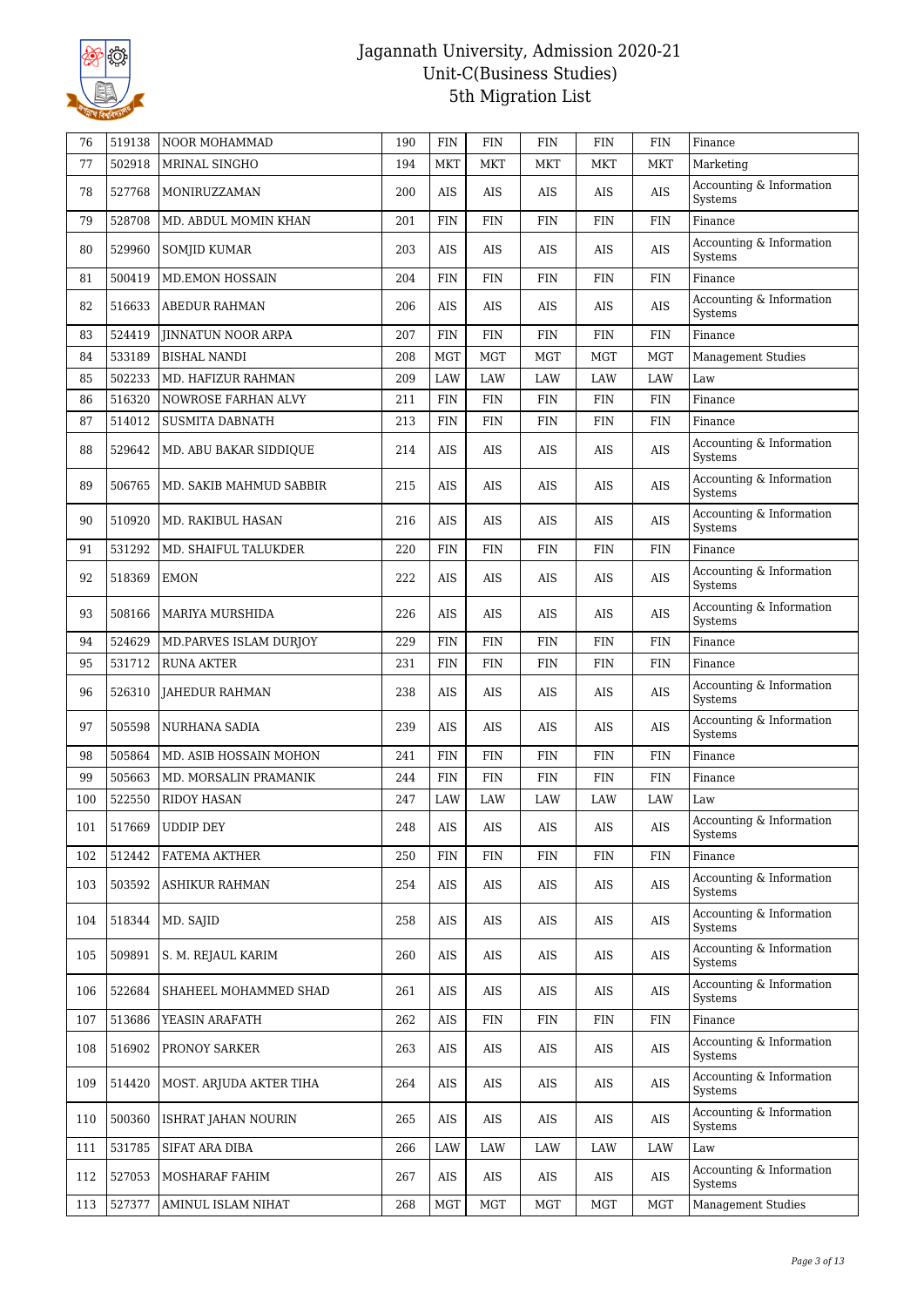

| 114 | 529677 | MD. RUHUL AMIN SARKAR      | 269 | <b>AIS</b> | AIS        | AIS         | AIS         | AIS        | Accounting & Information<br>Systems |
|-----|--------|----------------------------|-----|------------|------------|-------------|-------------|------------|-------------------------------------|
| 115 | 518438 | <b>SOVOTH DAS</b>          | 271 | AIS        | AIS        | AIS         | AIS         | AIS        | Accounting & Information<br>Systems |
| 116 | 516483 | MD. MEHADI HASSAN          | 274 | AIS        | AIS        | AIS         | AIS         | AIS        | Accounting & Information<br>Systems |
| 117 | 511562 | HABIBA ISLAM               | 276 | <b>ENG</b> | AIS        | AIS         | AIS         | AIS        | Accounting & Information<br>Systems |
| 118 | 522754 | SOHEL HOSSAIN              | 278 | <b>MGT</b> | AIS        | AIS         | AIS         | $\rm{AIS}$ | Accounting & Information<br>Systems |
| 119 | 500368 | <b>NUPUR</b>               | 281 | <b>MGT</b> | FIN        | <b>FIN</b>  | FIN         | FIN        | Finance                             |
| 120 | 505654 | MD. FARIDUL ISLAM          | 284 | MGT        | AIS        | AIS         | AIS         | AIS        | Accounting & Information<br>Systems |
| 121 | 501793 | MRIHONJOL KARMAKAR DIP     | 285 | ECO        | <b>FIN</b> | <b>FIN</b>  | FIN         | FIN        | Finance                             |
| 122 | 525163 | MD ABDULLAH                | 287 | LAW        | LAW        | LAW         | LAW         | LAW        | Law                                 |
| 123 | 504727 | MD. AL SAHARIAR SHAWON     | 288 | MKT        | <b>FIN</b> | <b>FIN</b>  | <b>FIN</b>  | <b>FIN</b> | Finance                             |
| 124 | 517857 | MD. ALIF                   | 289 | <b>MGT</b> | <b>FIN</b> | <b>FIN</b>  | ${\rm FIN}$ | <b>FIN</b> | Finance                             |
| 125 | 510325 | MD. JOHURUL ISLAM JONY     | 291 | <b>ENG</b> | <b>ENG</b> | <b>ENG</b>  | <b>ENG</b>  | <b>ENG</b> | English                             |
| 126 | 504545 | MAHBUBUR RAHMAN AKASH      | 293 | MGT        | AIS        | AIS         | AIS         | AIS        | Accounting & Information<br>Systems |
| 127 | 505960 | MD. SUMON                  | 294 | LAW        | LAW        | LAW         | LAW         | LAW        | Law                                 |
| 128 | 524775 | AKIBE AHMED HEMEL          | 296 | MKT        | AIS        | AIS         | AIS         | AIS        | Accounting & Information<br>Systems |
| 129 | 506748 | MD. ASADUL SARKER          | 297 | LAW        | <b>LAW</b> | <b>LAW</b>  | LAW         | <b>LAW</b> | Law                                 |
| 130 | 510628 | MD. HASIBUL HASAN          | 298 | <b>MGT</b> | <b>FIN</b> | <b>FIN</b>  | FIN         | FIN        | Finance                             |
| 131 | 525005 | MD. NAZMUL ISLAM SHOVO     | 299 | MGT        | AIS        | AIS         | AIS         | AIS        | Accounting & Information<br>Systems |
| 132 | 511662 | KHADIZA AKTER              | 301 | <b>MKT</b> | MKT        | MKT         | MKT         | <b>MKT</b> | Marketing                           |
| 133 | 507709 | FATEMA TUJ JOHURA ANIKA    | 303 | <b>MKT</b> | <b>FIN</b> | ${\rm FIN}$ | ${\rm FIN}$ | <b>FIN</b> | Finance                             |
| 134 | 510252 | MD. SHAH NAWAJ             | 304 | ECO        | <b>ENG</b> | <b>ENG</b>  | <b>ENG</b>  | <b>ENG</b> | English                             |
| 135 | 528530 | MST. TASNIA TABASSUM BITTO | 308 | <b>MGT</b> | <b>FIN</b> | <b>FIN</b>  | <b>FIN</b>  | <b>FIN</b> | Finance                             |
| 136 | 530372 | RANA HOSSAIN SAGOR         | 310 | LAN        | LAW        | LAW         | LAW         | LAW        | Law                                 |
| 137 | 514387 | <b>SONIA AKTER</b>         | 311 | <b>MKT</b> | AIS        | AIS         | AIS         | AIS        | Accounting & Information<br>Systems |
| 138 | 517414 | <b>HIRA MIA</b>            | 312 | MGT        | AIS        | AIS         | AIS         | AIS        | Accounting & Information<br>Systems |
| 139 | 511779 | MD. ARFUZ                  | 313 | <b>MGT</b> | FIN        | <b>FIN</b>  | <b>FIN</b>  | <b>FIN</b> | Finance                             |
| 140 | 513649 | <b>AKIDUL ISLAM</b>        | 314 | <b>MGT</b> | <b>FIN</b> | <b>FIN</b>  | <b>FIN</b>  | <b>FIN</b> | Finance                             |
| 141 | 526318 | ASHIKUR ROHMAN             | 316 | <b>MGT</b> | <b>FIN</b> | <b>FIN</b>  | <b>FIN</b>  | <b>FIN</b> | Finance                             |
| 142 | 510865 | MD. SAROWAR HOSSAIN        | 317 | MGT        | <b>MGT</b> | MGT         | <b>MGT</b>  | <b>MGT</b> | <b>Management Studies</b>           |
| 143 | 527957 | MD. ABRAR HOSSAIN SAHAD    | 318 | MGT        | AIS        | AIS         | AIS         | AIS        | Accounting & Information<br>Systems |
| 144 | 518252 | MD. RIFAT HASAN REAL       | 319 | MKT        | <b>FIN</b> | <b>FIN</b>  | <b>FIN</b>  | FIN        | Finance                             |
| 145 | 513940 | TASFIA AHMED RIMA          | 321 | MKT        | AIS        | AIS         | AIS         | AIS        | Accounting & Information<br>Systems |
| 146 | 510031 | <b>AUNKITA SARKAR</b>      | 322 | MGT        | <b>MGT</b> | MGT         | MGT         | <b>MGT</b> | <b>Management Studies</b>           |
| 147 | 516527 | ABU SHAFAET                | 323 | MGT        | <b>FIN</b> | <b>FIN</b>  | <b>FIN</b>  | FIN        | Finance                             |
| 148 | 514154 | RABEYA ISLAM               | 324 | <b>MGT</b> | AIS        | AIS         | AIS         | AIS        | Accounting & Information<br>Systems |
| 149 | 524521 | BUSHRA HAFIZ LUBABA        | 325 | MGT        | AIS        | AIS         | AIS         | AIS        | Accounting & Information<br>Systems |
| 150 | 510637 | MD. ABDUR RAHIM            | 326 | MGT        | AIS        | AIS         | AIS         | AIS        | Accounting & Information<br>Systems |
| 151 | 504485 | MD. S.M. SABBIR            | 327 | MGT        | AIS        | AIS         | AIS         | AIS        | Accounting & Information<br>Systems |
| 152 | 519725 | SHURA SARKAR ALBON         | 329 | MGT        | AIS        | AIS         | AIS         | AIS        | Accounting & Information<br>Systems |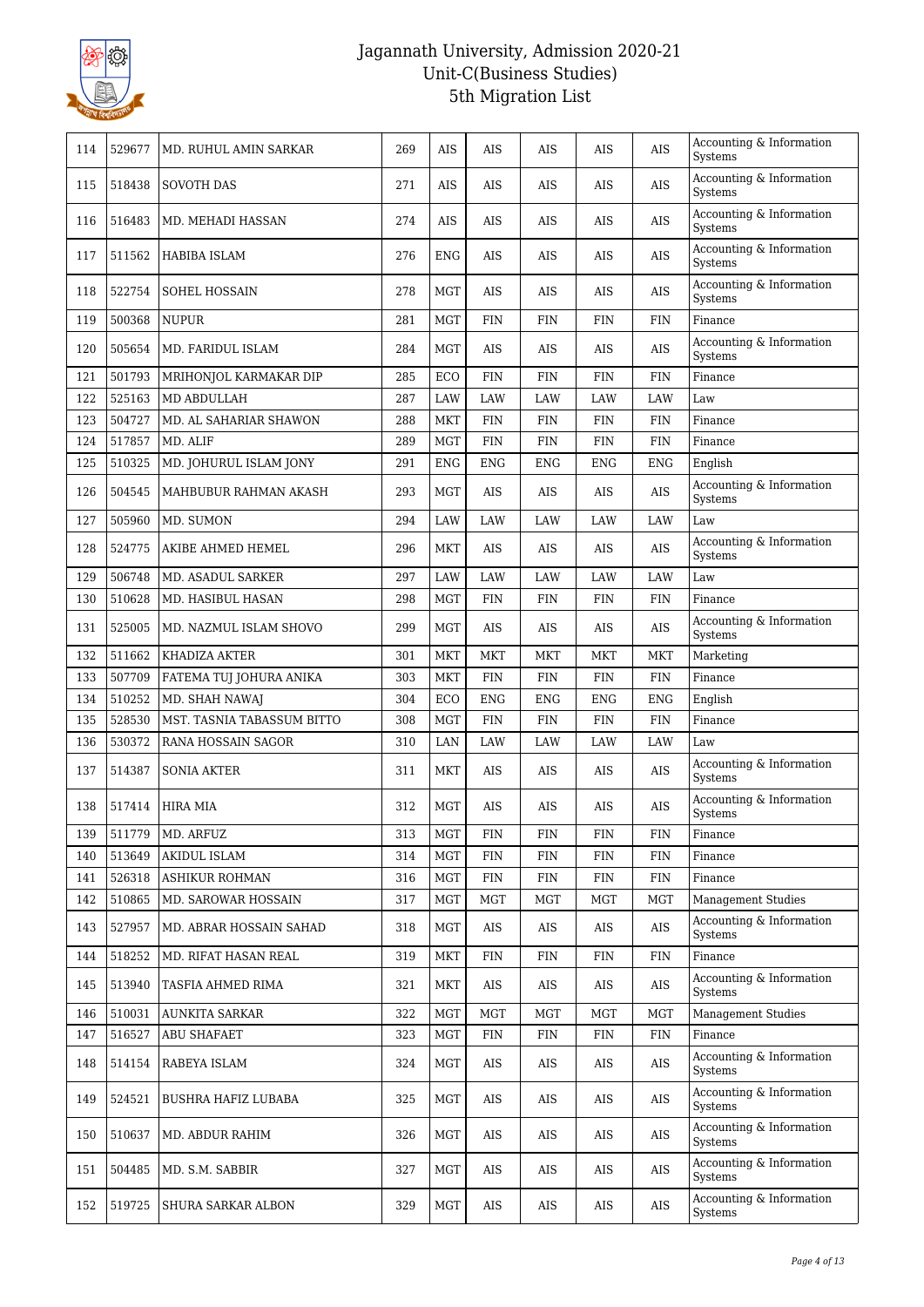

| 153 | 520471 | RASEL MIA RINKON        | 330 | <b>MGT</b> | AIS         | AIS        | AIS        | AIS        | Accounting & Information<br>Systems |
|-----|--------|-------------------------|-----|------------|-------------|------------|------------|------------|-------------------------------------|
| 154 | 504283 | PREETY BEGUM            | 332 | <b>MGT</b> | <b>FIN</b>  | <b>FIN</b> | <b>FIN</b> | <b>FIN</b> | Finance                             |
| 155 | 505797 | PARTHO SAHA             | 334 | <b>MKT</b> | <b>FIN</b>  | FIN        | FIN        | <b>FIN</b> | Finance                             |
| 156 | 505242 | MARIA AKTHER METHILA    | 335 | <b>MKT</b> | AIS         | AIS        | AIS        | <b>AIS</b> | Accounting & Information<br>Systems |
| 157 | 512123 | MD. ASRAFUL ISLAM       | 336 | <b>MGT</b> | AIS         | AIS        | AIS        | AIS        | Accounting & Information<br>Systems |
| 158 | 504633 | <b>HOSSAIN MIA</b>      | 337 | <b>MGT</b> | AIS         | AIS        | AIS        | AIS        | Accounting & Information<br>Systems |
| 159 | 528048 | MD. EYASIN              | 338 | <b>MGT</b> | AIS         | AIS        | AIS        | <b>AIS</b> | Accounting & Information<br>Systems |
| 160 | 513162 | DALIM CHANDRA DAS       | 339 | <b>MGT</b> | <b>FIN</b>  | FIN        | <b>FIN</b> | <b>FIN</b> | Finance                             |
| 161 | 518832 | FAHADUL ISLAM           | 340 | <b>MGT</b> | AIS         | AIS        | AIS        | AIS        | Accounting & Information<br>Systems |
| 162 | 512257 | MD. NAYEM HASAN         | 346 | <b>MKT</b> | AIS         | AIS        | AIS        | AIS        | Accounting & Information<br>Systems |
| 163 | 506239 | MD. SHAHIN ISLAM        | 348 | <b>MGT</b> | AIS         | AIS        | AIS        | AIS        | Accounting & Information<br>Systems |
| 164 | 520170 | <b>MD IMRAN HOSSAIN</b> | 350 | <b>MKT</b> | <b>FIN</b>  | FIN        | <b>FIN</b> | <b>FIN</b> | Finance                             |
| 165 | 517683 | FAHIM BHUIYAN           | 352 | <b>MKT</b> | <b>FIN</b>  | FIN        | <b>FIN</b> | FIN        | Finance                             |
| 166 | 525073 | RABBI ISLAM             | 353 | <b>MGT</b> | <b>FIN</b>  | FIN        | <b>FIN</b> | <b>FIN</b> | Finance                             |
| 167 | 517199 | PARTHA PRATIM SAHA      | 356 | <b>MGT</b> | <b>FIN</b>  | FIN        | <b>FIN</b> | <b>FIN</b> | Finance                             |
| 168 | 502289 | NUR NAHAR AUAL SONAMONI | 359 | <b>MKT</b> | AIS         | AIS        | AIS        | AIS        | Accounting & Information<br>Systems |
| 169 | 533243 | MD. DIPU POSARE         | 364 | <b>MGT</b> | <b>MGT</b>  | <b>MGT</b> | <b>MGT</b> | <b>MGT</b> | <b>Management Studies</b>           |
| 170 | 514620 | NAIMA AKTER KABITA      | 366 | <b>MKT</b> | <b>ENG</b>  | <b>ENG</b> | <b>ENG</b> | <b>ENG</b> | English                             |
| 171 | 508466 | AL AMIN MIAH            | 369 | <b>MKT</b> | AIS         | AIS        | AIS        | AIS        | Accounting & Information<br>Systems |
| 172 | 514306 | RUPA HALDAR             | 370 | <b>MGT</b> | <b>FIN</b>  | FIN        | FIN        | <b>FIN</b> | Finance                             |
| 173 | 527529 | <b>MITA RANI DAS</b>    | 372 | <b>MGT</b> | AIS         | AIS        | AIS        | AIS        | Accounting & Information<br>Systems |
| 174 | 519231 | <b>ANWAR HOSSAIN</b>    | 373 | <b>MGT</b> | <b>MGT</b>  | <b>MGT</b> | <b>MGT</b> | <b>MGT</b> | <b>Management Studies</b>           |
| 175 | 503029 | MD SAMAUN HOSSAIN       | 374 | <b>MKT</b> | <b>LAW</b>  | <b>LAW</b> | <b>LAW</b> | <b>LAW</b> | Law                                 |
| 176 | 514171 | <b>AMENA AKTER</b>      | 375 | <b>MGT</b> | <b>FIN</b>  | FIN        | FIN        | <b>FIN</b> | Finance                             |
| 177 | 512433 | <b>JANNATUL NAIMA</b>   | 378 | <b>MGT</b> | <b>AIS</b>  | AIS        | AIS        | AIS        | Accounting & Information<br>Systems |
| 178 | 526584 | TOUHIDUL ISLAM          | 379 | <b>MKT</b> | <b>FIN</b>  | FIN        | <b>FIN</b> | <b>FIN</b> | Finance                             |
| 179 | 526091 | <b>ASHISH NATH</b>      | 381 | MKT        | <b>FIN</b>  | <b>FIN</b> | <b>FIN</b> | FIN        | Finance                             |
| 180 | 518334 | ABDUR RAHMAN            | 382 | <b>MGT</b> | AIS         | AIS        | AIS        | AIS        | Accounting & Information<br>Systems |
| 181 | 526606 | SAIFUL ISLAM            | 384 | <b>MKT</b> | <b>FIN</b>  | <b>FIN</b> | <b>FIN</b> | <b>FIN</b> | Finance                             |
| 182 | 510324 | MD. ARMAN HOSEN AKASH   | 385 | LAN        | <b>LAW</b>  | LAW        | LAW        | LAW        | Law                                 |
| 183 | 533143 | <b>MD.RAJIB HOSSEN</b>  | 387 | <b>MGT</b> | LAW         | LAW        | LAW        | LAW        | Law                                 |
| 184 | 508988 | NOOR ADIT AHMED         | 388 | <b>MKT</b> | <b>FIN</b>  | FIN        | <b>FIN</b> | FIN        | Finance                             |
| 185 | 508132 | THAMINA AKTER BONNA     | 390 | <b>MGT</b> | MGT         | MGT        | MGT        | MGT        | <b>Management Studies</b>           |
| 186 | 524150 | MD. SOJIB MIA           | 391 | <b>MGT</b> | ${\rm FIN}$ | FIN        | <b>FIN</b> | FIN        | Finance                             |
| 187 | 518101 | <b>SHIHAB</b>           | 393 | MKT        | <b>FIN</b>  | <b>FIN</b> | <b>FIN</b> | FIN        | Finance                             |
| 188 | 522034 | FAHIMA AKTER SHOVA      | 395 | <b>MGT</b> | <b>FIN</b>  | FIN        | <b>FIN</b> | FIN        | Finance                             |
| 189 | 526233 | ABIDUL HOQUE RAHAT      | 396 | MGT        | AIS         | AIS        | AIS        | AIS        | Accounting & Information<br>Systems |
| 190 | 510408 | MD. AL-MARUF            | 397 | MKT        | LAW         | LAW        | LAW        | LAW        | Law                                 |
| 191 | 527992 | MD AL AMIN HOSSAIN      | 398 | <b>MGT</b> | AIS         | AIS        | AIS        | AIS        | Accounting & Information<br>Systems |
| 192 | 504688 | MD.AMRAN HOSSAIN        | 399 | <b>MKT</b> | <b>FIN</b>  | FIN        | <b>FIN</b> | <b>FIN</b> | Finance                             |
| 193 | 506602 | FATEMA SCHROTH SHETU    | 400 | <b>MGT</b> | FIN         | FIN        | <b>FIN</b> | FIN        | Finance                             |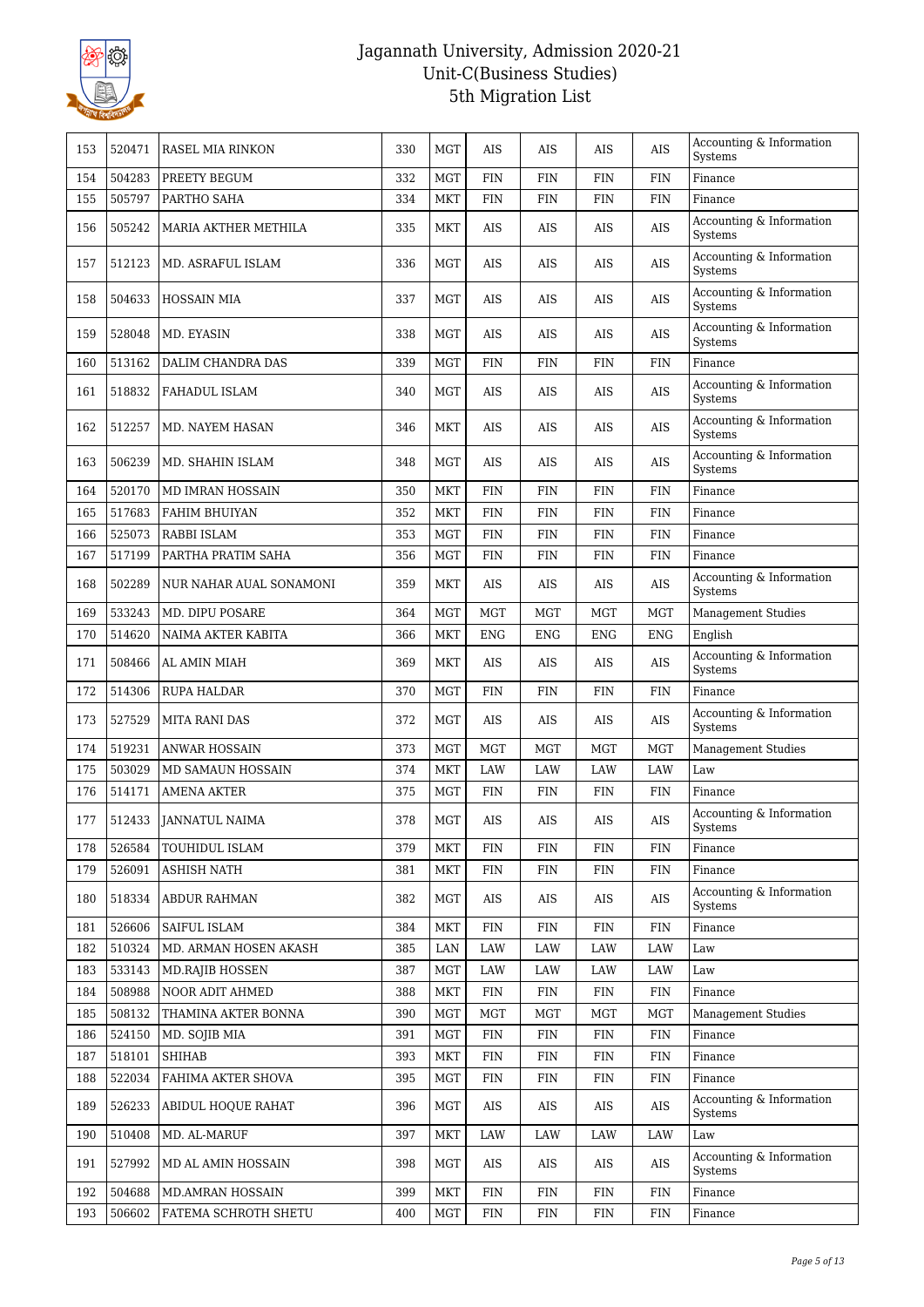

| 194 | 500442 | <b>AKASH AHMED</b>        | 401 | <b>MGT</b> | <b>LAW</b> | LAW        | LAW        | <b>LAW</b>   | Law                                 |
|-----|--------|---------------------------|-----|------------|------------|------------|------------|--------------|-------------------------------------|
| 195 | 522776 | MD. ABU RAZIN RUMI        | 404 | <b>MGT</b> | <b>ENG</b> | ENG        | <b>ENG</b> | <b>ENG</b>   | English                             |
| 196 | 514295 | FATEMA-TUL-JANNAT         | 405 | MKT        | AIS        | AIS        | AIS        | AIS          | Accounting & Information<br>Systems |
| 197 | 522870 | <b>RAKIBUL ISLAM</b>      | 407 | <b>MGT</b> | AIS        | AIS        | AIS        | AIS          | Accounting & Information<br>Systems |
| 198 | 528696 | <b>GOURANGO SARKER</b>    | 409 | <b>MGT</b> | <b>FIN</b> | <b>FIN</b> | <b>FIN</b> | <b>FIN</b>   | Finance                             |
| 199 | 516167 | SADMAN SHARIAR DIPTO      | 410 | MKT        | FIN        | FIN        | FIN        | <b>FIN</b>   | Finance                             |
| 200 | 528844 | <b>MD. RAKIB HASAN</b>    | 416 | <b>MGT</b> | <b>MGT</b> | MGT        | <b>MGT</b> | <b>MGT</b>   | Management Studies                  |
| 201 | 524434 | NAZMUNNAHAR               | 419 | LAN        | LAN        | LAN        | LAN        | <b>LAW</b>   | Law                                 |
| 202 | 505855 | MD. NOYON ISLAM           | 421 | MKT        | <b>FIN</b> | <b>FIN</b> | <b>FIN</b> | $\text{FIN}$ | Finance                             |
| 203 | 518045 | <b>MD.SHIPON KHAN</b>     | 423 | <b>MGT</b> | <b>MGT</b> | MGT        | <b>MGT</b> | <b>MGT</b>   | <b>Management Studies</b>           |
| 204 | 527890 | MD YOUNUS ALI             | 424 | MKT        | AIS        | AIS        | AIS        | AIS          | Accounting & Information<br>Systems |
| 205 | 533341 | MD. SABBIR HASAN NAHID    | 430 | <b>MKT</b> | FIN        | FIN        | FIN        | <b>FIN</b>   | Finance                             |
| 206 | 501424 | SAJIDA NAJNEEN MEEM       | 433 | <b>MGT</b> | AIS        | AIS        | AIS        | AIS          | Accounting & Information<br>Systems |
| 207 | 513822 | RABEYA SULTANA RIPTE      | 435 | <b>MGT</b> | <b>FIN</b> | FIN        | FIN        | <b>FIN</b>   | Finance                             |
| 208 | 527629 | MD. RAKIBUL ISLAM         | 437 | <b>MGT</b> | AIS        | AIS        | AIS        | AIS          | Accounting & Information<br>Systems |
| 209 | 518759 | SHAHADAT HOSSEN           | 438 | <b>MGT</b> | AIS        | AIS        | AIS        | <b>AIS</b>   | Accounting & Information<br>Systems |
| 210 | 506752 | RUBEL AHMED               | 439 | <b>MGT</b> | <b>MGT</b> | MGT        | <b>MGT</b> | LAW          | Law                                 |
| 211 | 504426 | MD. SHAMIM HOSSAIN        | 441 | <b>MGT</b> | AIS        | AIS        | AIS        | AIS          | Accounting & Information<br>Systems |
| 212 | 514538 | SHAHREEN KABIR FARIA      | 442 | <b>MGT</b> | AIS        | AIS        | AIS        | <b>AIS</b>   | Accounting & Information<br>Systems |
| 213 | 522800 | MD. SHAKHAWAT HOSSAIN     | 443 | <b>MGT</b> | <b>AIS</b> | AIS        | AIS        | AIS          | Accounting & Information<br>Systems |
| 214 | 517551 | NAHIAN MOSHARROF          | 445 | <b>MGT</b> | FIN        | FIN        | FIN        | <b>FIN</b>   | Finance                             |
| 215 | 507113 | <b>CHWAN BASAK</b>        | 446 | MKT        | AIS        | AIS        | AIS        | AIS          | Accounting & Information<br>Systems |
| 216 | 529400 | PRITILATA RANI            | 449 | <b>MGT</b> | FIN        | FIN        | FIN        | <b>FIN</b>   | Finance                             |
| 217 | 531304 | <b>SHEIKH KAUSAR</b>      | 450 | <b>MGT</b> | AIS        | AIS        | AIS        | AIS          | Accounting & Information<br>Systems |
| 218 |        | 533385   ABU BAKAR SIDDIK | 451 | MGT        | AIS        | <b>AIS</b> | AIS        | AIS          | Accounting & Information<br>Systems |
| 219 | 511000 | TANMOY KUMAR              | 452 | MGT        | AIS        | AIS        | AIS        | AIS          | Accounting & Information<br>Systems |
| 220 | 529906 | MD. ASHIK KHANDKER        | 453 | MKT        | <b>ENG</b> | <b>ENG</b> | <b>ENG</b> | <b>ENG</b>   | English                             |
| 221 | 510715 | MD. AL- AMIN ISLAM SOJIB  | 455 | MKT        | <b>MKT</b> | MKT        | <b>MKT</b> | <b>MKT</b>   | Marketing                           |
| 222 | 528081 | MD SABUJ SHEIKH           | 456 | MKT        | MKT        | MKT        | MKT        | <b>MKT</b>   | Marketing                           |
| 223 | 514287 | JANNATUL FARDOUS MIM      | 457 | MGT        | AIS        | AIS        | AIS        | AIS          | Accounting & Information<br>Systems |
| 224 | 518702 | <b>SUMAN AHMED</b>        | 458 | <b>MGT</b> | AIS        | AIS        | AIS        | $\rm AIS$    | Accounting & Information<br>Systems |
| 225 | 513831 | FARZANA AKTHER ASHA       | 462 | <b>MGT</b> | <b>FIN</b> | <b>FIN</b> | <b>FIN</b> | $\text{FIN}$ | Finance                             |
| 226 | 514858 | SHAHANAJ AKTER            | 467 | PAd        | <b>ENG</b> | <b>ENG</b> | <b>ENG</b> | <b>ENG</b>   | English                             |
| 227 | 511980 | SAFAYATUL ISLAM           | 470 | MKT        | AIS        | AIS        | AIS        | AIS          | Accounting & Information<br>Systems |
| 228 | 528933 | <b>MD. ABDUR RAKIB</b>    | 471 | MGT        | <b>ENG</b> | ENG        | <b>ENG</b> | <b>ENG</b>   | English                             |
| 229 | 526070 | RASHEDUL HASAN NOWSHAD    | 472 | <b>MGT</b> | AIS        | AIS        | AIS        | AIS          | Accounting & Information<br>Systems |
| 230 | 522720 | ANISUZZAMAN SUJON         | 476 | <b>MGT</b> | ENG        | ENG        | ENG        | <b>ENG</b>   | English                             |
| 231 | 527153 | MOHAMMAD SHAJIB           | 477 | MKT        | AIS        | AIS        | AIS        | AIS          | Accounting & Information<br>Systems |
| 232 | 511092 | <b>SOJIB HOSSAIN</b>      | 479 | <b>MGT</b> | AIS        | AIS        | AIS        | AIS          | Accounting & Information<br>Systems |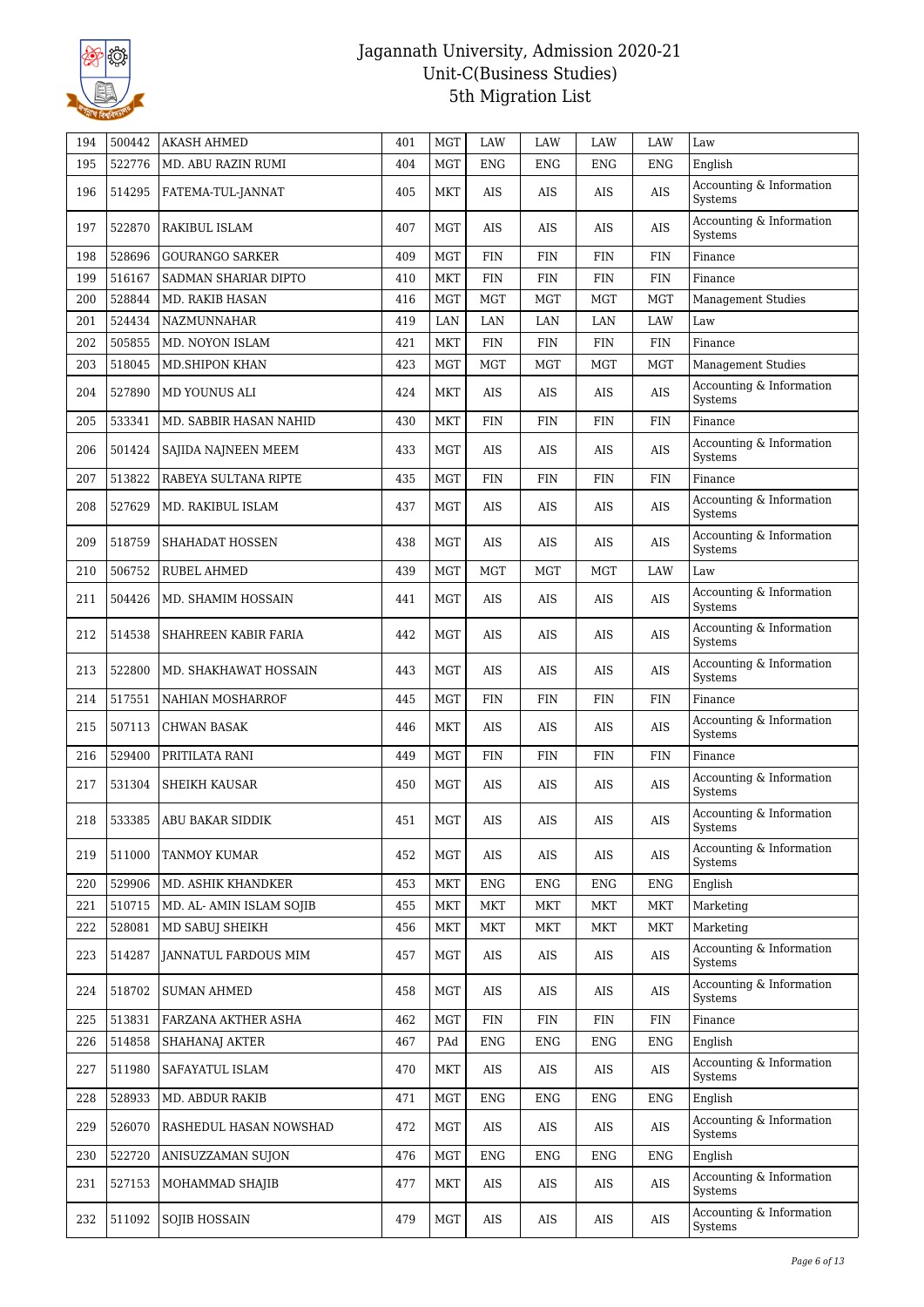

| 233 | 513012 | MD. ABDUR RAHMAN          | 480 | MKT        | MKT        | <b>MKT</b> | MKT         | <b>MKT</b> | Marketing                           |
|-----|--------|---------------------------|-----|------------|------------|------------|-------------|------------|-------------------------------------|
| 234 | 521707 | TUFAN CHANDRA ROY         | 481 | <b>MKT</b> | <b>FIN</b> | <b>FIN</b> | <b>FIN</b>  | <b>FIN</b> | Finance                             |
| 235 | 531189 | <b>SHAROJ DHALI</b>       | 483 | MKT        | MKT        | <b>MKT</b> | <b>MKT</b>  | <b>MKT</b> | Marketing                           |
| 236 | 525429 | <b>JANNATUL FERDAUS.</b>  | 484 | <b>MGT</b> | <b>MGT</b> | <b>MGT</b> | <b>MGT</b>  | <b>MGT</b> | <b>Management Studies</b>           |
| 237 | 510060 | MST. FATIMA KHATUN        | 486 | <b>MGT</b> | <b>MGT</b> | <b>MGT</b> | <b>MGT</b>  | <b>MGT</b> | <b>Management Studies</b>           |
| 238 | 518177 | MD. SHANTO MIAH           | 488 | <b>MGT</b> | <b>ENG</b> | <b>ENG</b> | <b>ENG</b>  | <b>ENG</b> | English                             |
| 239 | 516747 | <b>DURJOY PODDER</b>      | 489 | <b>MGT</b> | AIS        | <b>AIS</b> | AIS         | AIS        | Accounting & Information<br>Systems |
| 240 | 515820 | <b>NUZHAT NOWSHIN</b>     | 491 | <b>MGT</b> | <b>MGT</b> | MGT        | MGT         | <b>MGT</b> | <b>Management Studies</b>           |
| 241 | 517406 | ALIF AB E ARAFAT          | 492 | <b>MGT</b> | AIS        | AIS        | AIS         | AIS        | Accounting & Information<br>Systems |
| 242 | 526236 | PRANTA DAS GUPTA          | 494 | <b>MKT</b> | <b>FIN</b> | <b>FIN</b> | <b>FIN</b>  | <b>FIN</b> | Finance                             |
| 243 | 517472 | MOHARAJ BIKASH BABU       | 495 | <b>MGT</b> | <b>MGT</b> | <b>MGT</b> | <b>MGT</b>  | <b>MGT</b> | <b>Management Studies</b>           |
| 244 | 525685 | AMRITA SAHA PRIYA         | 496 | <b>MGT</b> | <b>FIN</b> | <b>FIN</b> | <b>FIN</b>  | <b>FIN</b> | Finance                             |
| 245 | 514548 | <b>NUSRAT JAHAN</b>       | 497 | <b>MGT</b> | <b>MGT</b> | MGT        | <b>MGT</b>  | <b>MGT</b> | <b>Management Studies</b>           |
| 246 | 526235 | MOHAMMAD YOUNUS           | 498 | <b>MGT</b> | <b>FIN</b> | <b>FIN</b> | <b>FIN</b>  | <b>FIN</b> | Finance                             |
| 247 | 531307 | NIROB SARKER DOYAL        | 501 | <b>MKT</b> | AIS        | AIS        | AIS         | <b>AIS</b> | Accounting & Information<br>Systems |
| 248 | 529816 | MD. NAIMUR RAHMAN NAYAN   | 502 | <b>MKT</b> | <b>FIN</b> | <b>FIN</b> | <b>FIN</b>  | <b>FIN</b> | Finance                             |
| 249 | 511008 | <b>FAZLEO RABBI</b>       | 503 | <b>MKT</b> | <b>FIN</b> | <b>FIN</b> | <b>FIN</b>  | FIN        | Finance                             |
| 250 | 516257 | MOHAMMAD KAJAL MIA        | 506 | MKT        | AIS        | AIS        | AIS         | AIS        | Accounting & Information<br>Systems |
| 251 | 525903 | MAHMUDUR RAHMAN           | 507 | MKT        | <b>FIN</b> | FIN        | FIN         | FIN        | Finance                             |
| 252 | 531175 | SHOHAN SHEIKH             | 508 | MKT        | AIS        | AIS        | AIS         | AIS        | Accounting & Information<br>Systems |
| 253 | 527476 | MST. RAPIA KHANOM         | 511 | POS        | <b>FIN</b> | <b>FIN</b> | <b>FIN</b>  | <b>FIN</b> | Finance                             |
| 254 | 524922 | UZZAL CHANDRA DAS         | 514 | <b>BAN</b> | AIS        | AIS        | AIS         | <b>AIS</b> | Accounting & Information<br>Systems |
| 255 | 526414 | <b>ABDUR RAHIM</b>        | 515 | <b>BAN</b> | AIS        | <b>FIN</b> | <b>FIN</b>  | FIN        | Finance                             |
| 256 | 514763 | <b>BRISTI AKTER</b>       | 518 | PAd        | AIS        | AIS        | AIS         | AIS        | Accounting & Information<br>Systems |
| 257 | 518598 | <b>ABRARFIAS</b>          | 521 | LAN        | AIS        | AIS        | AIS         | AIS        | Accounting & Information<br>Systems |
| 258 | 527894 | TUHIN                     | 523 | LAN        | LAN        | LAN        | LAN         | LAN        | Land Management and Law             |
| 259 | 514425 | <b>TASMIA TAHSIN</b>      | 524 | <b>BAN</b> | AIS        | <b>AIS</b> | AIS         | <b>AIS</b> | Accounting & Information<br>Systems |
| 260 | 514728 | MARIYA                    | 525 | MCJ        | AIS        | AIS        | AIS         | AIS        | Accounting & Information<br>Systems |
| 261 | 517795 | MD.MASFIQURE RAHMAN MAHIN | 526 | PAd        | AIS        | AIS        | AIS         | AIS        | Accounting & Information<br>Systems |
| 262 | 519611 | HASIB AHMMAD PATWARY      | 528 | PAd        | AIS        | AIS        | AIS         | AIS        | Accounting & Information<br>Systems |
| 263 | 518134 | KAZI MUHAIMINUL ISLAM     | 529 | PAd        | <b>MKT</b> | <b>MKT</b> | MKT         | MKT        | Marketing                           |
| 264 | 500738 | MD. MAHFUZ ALI            | 531 | BAN        | AIS        | AIS        | AIS         | AIS        | Accounting & Information<br>Systems |
| 265 | 514052 | SHOMUNA ISLAM SRABONTI    | 532 | PAd        | AIS        | AIS        | AIS         | AIS        | Accounting & Information<br>Systems |
| 266 | 524726 | MD. AKRAM HOSSEN          | 533 | PAd        | AIS        | AIS        | AIS         | AIS        | Accounting & Information<br>Systems |
| 267 | 525450 | FOUZIA RAHMAN TONIMA      | 534 | MCJ        | $\rm AIS$  | <b>FIN</b> | ${\rm FIN}$ | <b>FIN</b> | Finance                             |
| 268 | 510179 | SHEHENAZ ZAMAN ANANYA     | 535 | PAd        | MGT        | MGT        | MGT         | <b>MGT</b> | <b>Management Studies</b>           |
| 269 | 528662 | RASEL SARKER              | 536 | MCJ        | AIS        | AIS        | AIS         | AIS        | Accounting & Information<br>Systems |
| 270 | 503464 | <b>SUMIT MONDAL</b>       | 538 | MCJ        | AIS        | AIS        | <b>FIN</b>  | <b>FIN</b> | Finance                             |
| 271 | 527064 | ABDULLAH                  | 539 | PAd        | <b>MKT</b> | <b>MKT</b> | <b>MKT</b>  | <b>MKT</b> | Finance                             |
| 272 | 517618 | MD. MUSTAKIM AHAMMED      | 542 | BAN        | AIS        | AIS        | AIS         | AIS        | Accounting & Information<br>Systems |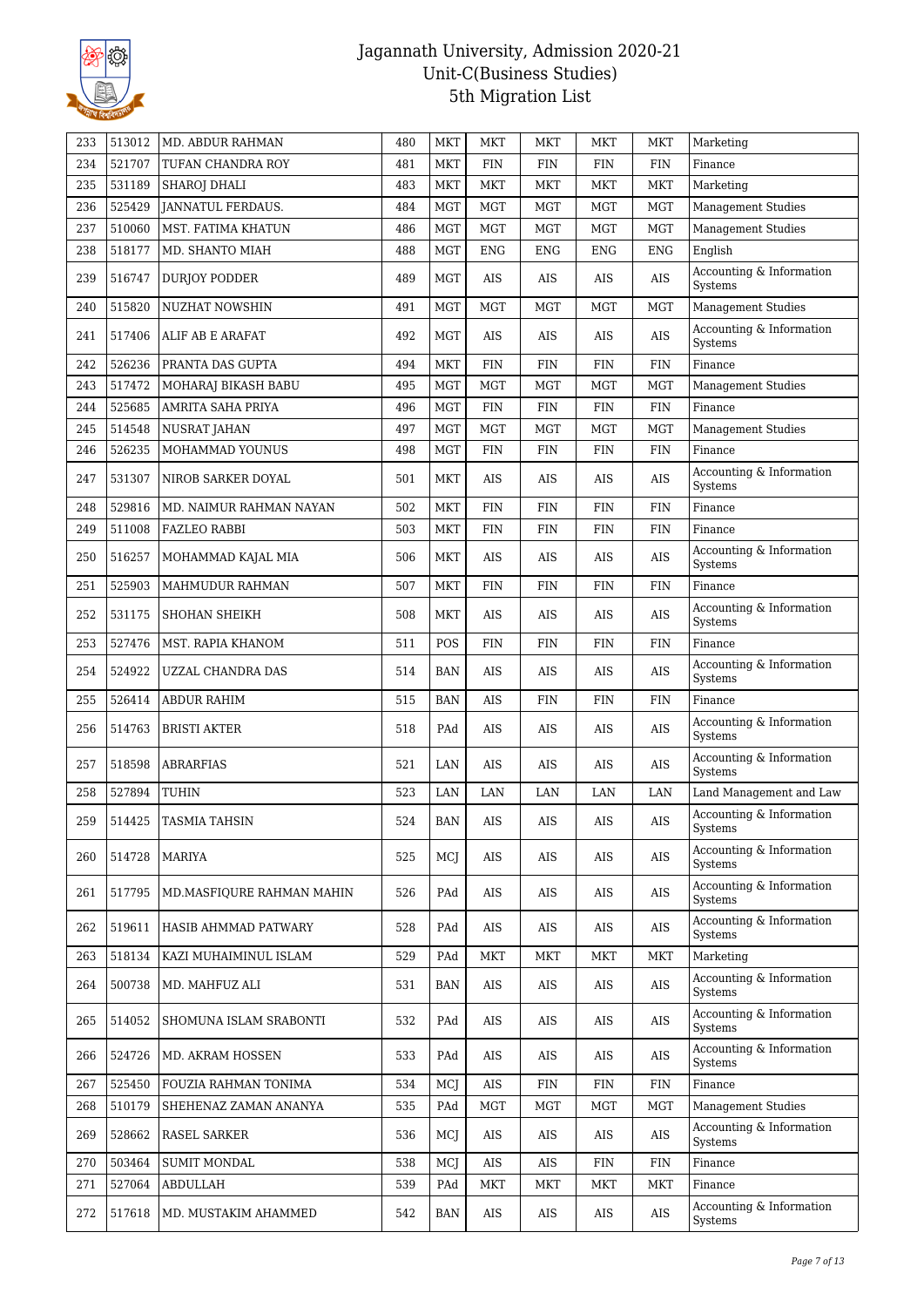

| 273 | 513267 | MD. ABU JAYED                | 544 | IER        | <b>MGT</b> | AIS        | AIS        | AIS        | Accounting & Information<br>Systems |
|-----|--------|------------------------------|-----|------------|------------|------------|------------|------------|-------------------------------------|
| 274 | 500579 | <b>LIMON HOSSAIN</b>         | 546 | <b>SOC</b> | <b>MGT</b> | AIS        | AIS        | AIS        | Accounting & Information<br>Systems |
| 275 | 500029 | <b>SHANTA KHATUN</b>         | 549 | <b>BAN</b> | <b>MGT</b> | <b>MGT</b> | <b>MGT</b> | <b>MGT</b> | <b>Management Studies</b>           |
| 276 | 531434 | MD. AL AMIN                  | 552 | <b>BAN</b> | <b>MGT</b> | AIS        | AIS        | AIS        | Accounting & Information<br>Systems |
| 277 | 529891 | PROBIN CHANDRA MADOK         | 553 | POS        | MKT        | AIS        | AIS        | AIS        | Accounting & Information<br>Systems |
| 278 | 514388 | TAMANNA NISHI                | 556 | <b>BAN</b> | <b>MGT</b> | <b>MGT</b> | <b>MGT</b> | <b>MGT</b> | <b>Management Studies</b>           |
| 279 | 528428 | MST. FARHANA AKTER           | 560 | POS        | MGT        | AIS        | $\rm{AIS}$ | $\rm{AIS}$ | Accounting & Information<br>Systems |
| 280 | 510273 | MD. ZILHAJUL EKRAM AL- JAHIN | 562 | MCJ        | <b>MGT</b> | MGT        | AIS        | AIS        | Accounting & Information<br>Systems |
| 281 | 514483 | <b>MITHILA RANI</b>          | 566 | IER        | <b>MGT</b> | MGT        | AIS        | AIS        | Accounting & Information<br>Systems |
| 282 | 514717 | <b>SOMYA AKTER</b>           | 567 | SOC        | <b>MGT</b> | <b>MGT</b> | <b>MGT</b> | AIS        | Accounting & Information<br>Systems |
| 283 | 502088 | <b>JOY ROY</b>               | 570 | IER        | <b>MGT</b> | MGT        | MGT        | AIS        | Accounting & Information<br>Systems |
| 284 | 526223 | <b>FARDEEN SHAHRIAR</b>      | 571 | PAd        | <b>MGT</b> | <b>MGT</b> | MGT        | <b>MGT</b> | Management Studies                  |
| 285 | 526148 | MD. YOUSUF                   | 573 | POS        | MKT        | MKT        | MKT        | AIS        | Accounting & Information<br>Systems |
| 286 | 507922 | FARJANA ISLAM NAWME          | 574 | POS        | <b>MGT</b> | MGT        | MGT        | <b>MGT</b> | Management Studies                  |
| 287 | 530580 | MD. SOHANUR RAHMAN           | 577 | IER        | <b>MGT</b> | MGT        | MGT        | AIS        | Accounting & Information<br>Systems |
| 288 | 500219 | <b>RAJONI KHATUN</b>         | 579 |            | MKT        | MKT        | MKT        | MKT        | Marketing                           |
| 289 | 513155 | MD. MIRAJ HOSSAIN            | 580 | <b>ANT</b> | MGT        | MGT        | MGT        | AIS        | Accounting & Information<br>Systems |
| 290 | 529872 | <b>SUBROTA DEB ROY</b>       | 582 | IML        | <b>MGT</b> | <b>MGT</b> | <b>MGT</b> | $\rm{AIS}$ | Accounting & Information<br>Systems |
| 291 | 504049 | URMILA AKTER                 | 584 | IML        | MKT        | MKT        | MKT        | <b>MKT</b> | Accounting & Information<br>Systems |
| 292 | 533144 | <b>GOBINDA CHANDRA DAS</b>   | 585 | IML        | MKT        | MKT        | MKT        | MKT        | Accounting & Information<br>Systems |
| 293 | 514322 | <b>REYA MONI</b>             | 587 | SOC        | <b>MGT</b> | MGT        | MGT        | <b>MGT</b> | Accounting & Information<br>Systems |
| 294 | 507015 | MD. SHAMIM RAZA              | 588 | SW         | MGT        | MGT        | MGT        | MGT        | <b>Management Studies</b>           |
| 295 | 508839 | MD. SAIFUL ISLAM RONY        | 591 | IML        | <b>MGT</b> | <b>MGT</b> | <b>MGT</b> | <b>MGT</b> | <b>Management Studies</b>           |
| 296 | 521749 | MEHEBBULLAH TOUSHIF          | 592 | SOC        | <b>MGT</b> | <b>MGT</b> | <b>MGT</b> | MGT        | Management Studies                  |
| 297 | 526028 | MOHAMMED MUFRATUL ISLAM      | 593 | SW         | MKT        | MKT        | MKT        | <b>MKT</b> | Marketing                           |
| 298 | 524507 | TAMANNA AKTHER EVA           | 595 | SW         | ECO        | ECO        | ECO        | <b>ENG</b> | English                             |
| 299 | 518599 | <b>ASIF HAOUD</b>            | 596 | SW         | MKT        | MKT        | MKT        | MKT        | Marketing                           |
| 300 | 521432 | <b>IQBAL MAHAMUD</b>         | 597 | SW         | <b>MKT</b> | MKT        | MKT        | <b>MKT</b> | Marketing                           |
| 301 | 520546 | MD. ZUBAYER HOSSAIN          | 598 | IML        | <b>MGT</b> | <b>MGT</b> | <b>MGT</b> | MGT        | <b>Management Studies</b>           |
| 302 | 515342 | ORPITA DAS MEME              | 599 | SW         | MGT        | MGT        | MGT        | <b>MGT</b> | <b>Management Studies</b>           |
| 303 | 510482 | MD. KHOSRUL ISLAM            | 600 | ANT        | MKT        | MKT        | MKT        | <b>MKT</b> | Marketing                           |
| 304 | 511203 | MD. MOMINUL HAQUE            | 601 |            | <b>MGT</b> | <b>MGT</b> | MGT        | <b>MGT</b> | <b>Management Studies</b>           |
| 305 | 509341 | SHUVO HASAN                  | 603 | <b>ANT</b> | MKT        | MKT        | MKT        | <b>MKT</b> | Marketing                           |
| 306 | 513937 | RIMA AKTER                   | 604 | IML        | <b>MGT</b> | MGT        | MGT        | <b>ENG</b> | English                             |
| 307 | 509096 | MD. ASHIKUR RAHMAN SHAH      | 607 | SW         | <b>MKT</b> | MKT        | MKT        | <b>MKT</b> | Marketing                           |
| 308 | 502072 | MD. KAWSAR MIAH              | 608 |            | MGT        | <b>MGT</b> | <b>MGT</b> | MGT        | <b>Management Studies</b>           |
| 309 | 516368 | SANJOY KUMER DAS             | 616 |            | <b>MGT</b> | <b>MGT</b> | <b>MGT</b> | MGT        | <b>Management Studies</b>           |
| 310 | 506775 | MD. NAZMUL HASAN             | 617 |            | MGT        | MGT        | MGT        | <b>MGT</b> | <b>Management Studies</b>           |
| 311 | 508884 | MAFUZUL ISLAM ADNAN          | 621 |            | MKT        | MKT        | MKT        | MKT        | Marketing                           |
| 312 | 515214 | <b>AMENA AKTER</b>           | 622 |            | MKT        | MKT        | MKT        | <b>MKT</b> | Marketing                           |
| 313 | 500733 | SHOURAV ADHIKARY             | 623 |            | MKT        | MKT        | MKT        | <b>MKT</b> | Marketing                           |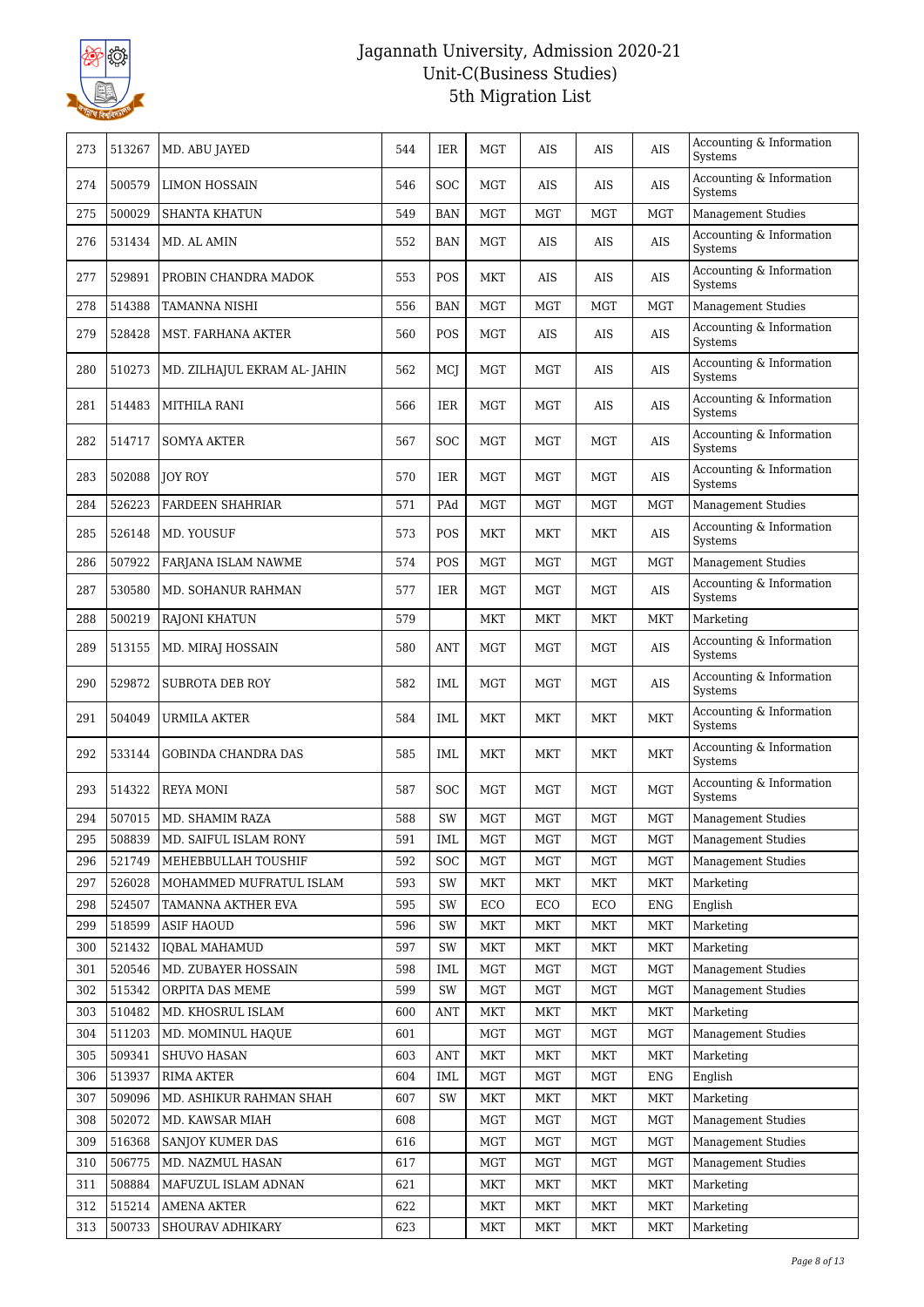

| 314 | 519435 | <b>TAIJUL ISLAM</b>       | 626 | ECO        | ECO        | ECO        | ECO        | Economics                 |
|-----|--------|---------------------------|-----|------------|------------|------------|------------|---------------------------|
| 315 | 517086 | SHIDUL ISLAM RIYAD        | 627 | <b>MGT</b> | MGT        | <b>MGT</b> | <b>MGT</b> | <b>Management Studies</b> |
| 316 | 500580 | MD. SHAHED ALI            | 628 | MGT        | <b>MGT</b> | <b>MGT</b> | <b>MGT</b> | <b>Management Studies</b> |
| 317 | 527013 | ZULFIQUER ALI             | 630 | <b>MGT</b> | <b>MGT</b> | <b>MGT</b> | <b>MGT</b> | <b>Management Studies</b> |
| 318 | 526374 | RAKIB HASAN               | 633 | <b>MGT</b> | <b>MGT</b> | <b>MGT</b> | <b>MGT</b> | <b>Management Studies</b> |
| 319 | 515644 | <b>NASRIN AKTER</b>       | 634 | <b>MGT</b> | MGT        | <b>MGT</b> | <b>MGT</b> | <b>Management Studies</b> |
| 320 | 508831 | MD. INJAMUL HAQUE JONI    | 636 | MKT        | <b>MKT</b> | <b>MKT</b> | <b>MKT</b> | Marketing                 |
| 321 | 507968 | MAISHA JAHAN MIM          | 637 | <b>MKT</b> | MKT        | MKT        | MKT        | Marketing                 |
| 322 | 510271 | MST. SADIYA AKTER         | 638 | <b>MKT</b> | <b>MKT</b> | <b>MKT</b> | <b>MKT</b> | Marketing                 |
| 323 | 524526 | HAWYA AKTER               | 641 | <b>MGT</b> | <b>MGT</b> | <b>MGT</b> | <b>MGT</b> | <b>Management Studies</b> |
| 324 | 527709 | ALIF MUHAMMAD AHSAN       | 642 | <b>MGT</b> | <b>MGT</b> | <b>MGT</b> | MGT        | <b>Management Studies</b> |
| 325 | 506500 | MST. TUNNA MONI           | 644 | <b>MKT</b> | MKT        | MKT        | MKT        | Marketing                 |
| 326 | 533089 | NAIMA RAHMAN              | 647 | <b>MGT</b> | <b>MGT</b> | <b>MGT</b> | <b>MGT</b> | <b>Management Studies</b> |
| 327 | 514530 | JARIN HOSSIN NIHA         | 649 | <b>MGT</b> | <b>MGT</b> | <b>MGT</b> | <b>MGT</b> | <b>Management Studies</b> |
| 328 | 512432 | <b>BIBI AMENA</b>         | 652 | <b>MKT</b> | MKT        | <b>MKT</b> | <b>MKT</b> | Marketing                 |
| 329 | 522897 | MD. JAHIDUL ISLAM         | 653 | MKT        | MKT        | <b>MKT</b> | <b>MKT</b> | Marketing                 |
| 330 | 529861 | TONMOY ROY                | 654 | <b>MGT</b> | <b>MGT</b> | <b>MGT</b> | <b>MGT</b> | <b>Management Studies</b> |
| 331 | 529778 | NISHAT MIA                | 658 | <b>MGT</b> | MGT        | <b>MGT</b> | <b>MGT</b> | <b>Management Studies</b> |
| 332 | 519770 | AL-AMIN MAHTAB SHAAN      | 660 | <b>MGT</b> | <b>MGT</b> | <b>MGT</b> | <b>MGT</b> | <b>Management Studies</b> |
| 333 | 532750 | MD FAROQUE                | 661 | <b>MGT</b> | <b>MGT</b> | <b>MGT</b> | <b>MGT</b> | <b>Management Studies</b> |
| 334 | 518531 | MD. SHAMSUR RAHMAN SIZAN  | 662 | <b>MGT</b> | <b>MGT</b> | <b>MGT</b> | <b>MGT</b> | <b>Management Studies</b> |
| 335 | 532771 | MD.BORHAN UDDIN NOMAN     | 663 | <b>MGT</b> | <b>MGT</b> | <b>MGT</b> | <b>MGT</b> | <b>Management Studies</b> |
| 336 | 526124 | RAFIQ BIN SADEK RESHAD    | 665 | <b>MGT</b> | MGT        | <b>MGT</b> | <b>MGT</b> | <b>Management Studies</b> |
| 337 | 524381 | MD. IBRHIM                | 666 | LAN        | LAN        | LAN        | $\rm LAN$  | Land Management and Law   |
| 338 | 513847 | NUSRAT JAHAN TASHFE       | 667 | <b>MGT</b> | <b>MGT</b> | <b>MGT</b> | <b>MGT</b> | <b>Management Studies</b> |
| 339 | 514328 | SURAYA YEASMIN SILVY      | 668 | <b>MGT</b> | MGT        | <b>MGT</b> | <b>MGT</b> | <b>Management Studies</b> |
| 340 | 516959 | <b>JUBAYER BIN BASHAR</b> | 669 | <b>MGT</b> | <b>MGT</b> | <b>MGT</b> | <b>MGT</b> | <b>Management Studies</b> |
| 341 | 520987 | REDWAN HOSSAIN SARDER     | 672 | <b>MKT</b> | <b>MKT</b> | <b>MKT</b> | MKT        | Marketing                 |
| 342 | 524879 | MD. FAHIM FAISAL          | 673 | MGT        | <b>MGT</b> | <b>MGT</b> | <b>MGT</b> | <b>Management Studies</b> |
| 343 | 509080 | SADIYA ABEDIEN JEBA       | 674 | <b>MGT</b> | <b>MGT</b> | <b>MGT</b> | MGT        | <b>Management Studies</b> |
| 344 | 500911 | KAMRUL HOSSAIN            | 676 | <b>MGT</b> | <b>MGT</b> | <b>MGT</b> | <b>MGT</b> | <b>Management Studies</b> |
| 345 | 514783 | PRIYA ROY                 | 677 | <b>MGT</b> | <b>MGT</b> | <b>MGT</b> | <b>MGT</b> | <b>Management Studies</b> |
| 346 | 531990 | MD. AKASH BAPARI          | 680 | MGT        | MGT        | <b>MGT</b> | <b>MGT</b> | Management Studies        |
| 347 | 531216 | <b>SIZAN AHMED</b>        | 681 | <b>MGT</b> | MGT        | <b>MGT</b> | <b>MGT</b> | <b>Management Studies</b> |
| 348 | 533362 | MD. AZIM MIAH             | 682 | <b>MGT</b> | <b>MGT</b> | <b>MGT</b> | <b>MGT</b> | <b>Management Studies</b> |
| 349 | 511597 | HAFSA BINTA HAKIM         | 685 | <b>MGT</b> | MGT        | <b>MGT</b> | MGT        | <b>Management Studies</b> |
| 350 | 514545 | <b>RATNA AKTER</b>        | 686 | <b>MGT</b> | MGT        | MGT        | <b>MGT</b> | <b>Management Studies</b> |
| 351 | 504540 | MD. NAZMUL HASAN          | 688 | MKT        | MKT        | <b>MKT</b> | <b>MKT</b> | Marketing                 |
| 352 | 517713 | <b>SALMAN MAHAMUD</b>     | 689 | <b>MGT</b> | <b>MGT</b> | <b>MGT</b> | <b>MGT</b> | Management Studies        |
| 353 | 521979 | SHAHIDA ISLAM             | 690 | <b>MKT</b> | MKT        | <b>MKT</b> | MKT        | Marketing                 |
| 354 | 518263 | MD. NAZMUS SAKIB          | 692 | <b>MGT</b> | <b>MGT</b> | <b>MGT</b> | <b>MGT</b> | <b>Management Studies</b> |
| 355 | 516316 | MAHMUDA AKTER MIM         | 693 | <b>MGT</b> | <b>MGT</b> | <b>MGT</b> | <b>MGT</b> | <b>Management Studies</b> |
| 356 | 514131 | NUSRAT JAHAN ANY          | 695 | <b>MGT</b> | <b>MGT</b> | MGT        | <b>MGT</b> | <b>Management Studies</b> |
| 357 | 513994 | <b>JANNATUL FERDOUS</b>   | 700 | <b>MKT</b> | MKT        | <b>MKT</b> | <b>MKT</b> | Marketing                 |
| 358 | 510420 | MD. ABDUR RAHIM           | 701 | MKT        | MKT        | MKT        | <b>MKT</b> | Marketing                 |
| 359 | 526605 | <b>IMTEAZ AHMMED</b>      | 704 | ECO        | ECO        | ECO        | ECO        | Economics                 |
| 360 | 511327 | MD. ASRAFUL ISLAM         | 706 | <b>MKT</b> | MKT        | <b>MKT</b> | MKT        | Marketing                 |
| 361 | 527703 | MD. SABBIR AHMMED.        | 707 | <b>MGT</b> | <b>MGT</b> | <b>MGT</b> | <b>MGT</b> | Management Studies        |
| 362 | 512127 | <b>GOLAM KIBRIA</b>       | 708 | MKT        | MKT        | MKT        | <b>MKT</b> | Marketing                 |
| 363 | 528997 | MD. SHAKIB HOSSEN SHANTO  | 709 | <b>MKT</b> | MKT        | <b>MKT</b> | <b>MKT</b> | Marketing                 |
| 364 | 517377 | FYZANUL HAQUE AYAN        | 710 | MKT        | MKT        | MKT        | MKT        | Marketing                 |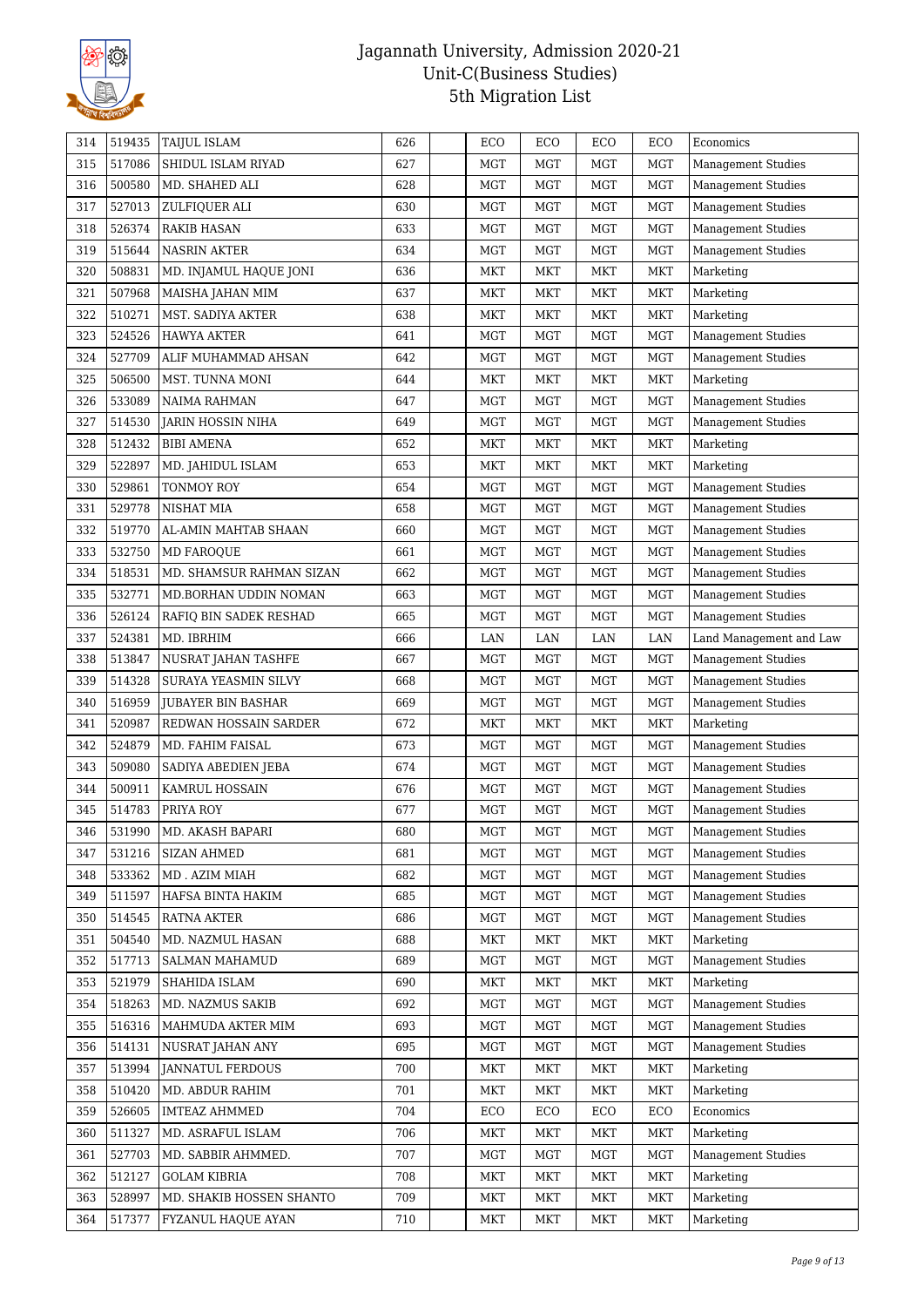

| 365 | 512883 | SHANTA CHANDRA SHIL      | 711 | <b>MGT</b> | <b>MGT</b> | <b>MGT</b> | <b>MGT</b> | <b>Management Studies</b> |
|-----|--------|--------------------------|-----|------------|------------|------------|------------|---------------------------|
| 366 | 501657 | MD. IBRAHIM KHALIL ULLAH | 712 | MGT        | MGT        | <b>MGT</b> | MGT        | <b>Management Studies</b> |
| 367 | 524785 | RABIUL AOWAL             | 716 | LAN        | LAN        | LAN        | LAN        | Land Management and Law   |
| 368 | 525172 | JHALAK SARKER            | 717 | <b>MGT</b> | <b>MGT</b> | <b>MGT</b> | <b>MGT</b> | Management Studies        |
| 369 | 509460 | MD. REZWAN SIDDIQUE      | 718 | <b>MGT</b> | <b>MGT</b> | <b>MGT</b> | MGT        | <b>Management Studies</b> |
| 370 | 500824 | MD. SAYEM REZA           | 721 | <b>MGT</b> | MGT        | <b>MGT</b> | <b>MGT</b> | <b>Management Studies</b> |
| 371 | 508812 | HABIBUL BASHAR SUMON     | 722 | <b>MGT</b> | <b>MGT</b> | <b>MGT</b> | MGT        | <b>Management Studies</b> |
| 372 | 514965 | NUSRAT JAHAN MIM         | 726 | <b>MGT</b> | <b>MGT</b> | <b>MGT</b> | <b>MGT</b> | <b>Management Studies</b> |
| 373 | 513156 | MD. FORHAD HOSSAIN       | 729 | MKT        | <b>MKT</b> | <b>MKT</b> | <b>MKT</b> | Marketing                 |
| 374 | 531423 | MD. KAIYUM SHARIF        | 730 | MGT        | <b>MGT</b> | <b>MGT</b> | <b>MGT</b> | <b>Management Studies</b> |
| 375 | 502317 | <b>SWEETY RANI DATTA</b> | 731 | MGT        | MGT        | <b>MGT</b> | MGT        | <b>Management Studies</b> |
| 376 | 510061 | MST. NOWRIN-BINTE-ZAMAN  | 732 | <b>MGT</b> | <b>MGT</b> | <b>MGT</b> | MGT        | <b>Management Studies</b> |
| 377 | 514030 | SANJIDA KHANAM           | 734 | <b>MGT</b> | <b>MGT</b> | MGT        | MGT        | <b>Management Studies</b> |
| 378 | 514330 | HOMAYRA AKTER MOW        | 735 | <b>MGT</b> | MGT        | <b>MGT</b> | <b>MGT</b> | Management Studies        |
| 379 | 507953 | KONA AKTER               | 738 | LAN        | LAN        | LAN        | LAN        | Land Management and Law   |
| 380 | 517226 | MD. RIPON                | 739 | <b>MKT</b> | <b>MKT</b> | <b>MKT</b> | <b>MKT</b> | Marketing                 |
| 381 | 521309 | MD. SAJID RAHMAN ERAM    | 740 | MGT        | MGT        | <b>MGT</b> | <b>MGT</b> | <b>Management Studies</b> |
| 382 | 522517 | <b>FARHAN TANVIR</b>     | 742 | PAd        | PAd        | PAd        | PAd        | Public Administration     |
| 383 | 510505 | RAJIB ISLAM ASIF         | 743 | <b>MGT</b> | MGT        | MGT        | <b>MGT</b> | Management Studies        |
| 384 | 523218 | SHREE PRARTH DEBNATH     | 745 | MKT        | <b>MKT</b> | <b>MKT</b> | <b>MKT</b> | Marketing                 |
| 385 | 525954 | MOHAMMAD HASAN UDDIN     | 747 | <b>MGT</b> | <b>MGT</b> | <b>MGT</b> | <b>MGT</b> | <b>Management Studies</b> |
| 386 | 526304 | SHAKAWATH HOSSAIN        | 748 | <b>MGT</b> | MGT        | <b>MGT</b> | <b>MGT</b> | <b>Management Studies</b> |
| 387 | 521423 | MD. MASUM BILLAH TANIM   | 751 | MKT        | <b>MKT</b> | <b>MKT</b> | <b>MKT</b> | Marketing                 |
| 388 | 521397 | MD.RASHED KHAN MENON     | 752 | <b>MKT</b> | <b>MKT</b> | <b>MKT</b> | <b>MKT</b> | Marketing                 |
| 389 | 513769 | <b>SADIA NASRIN</b>      | 753 | <b>MGT</b> | MGT        | <b>MGT</b> | MGT        | <b>Management Studies</b> |
| 390 | 507672 | NAZNIN NAHAR SHAWMI      | 754 | <b>MGT</b> | MGT        | <b>MGT</b> | MGT        | <b>Management Studies</b> |
| 391 | 510246 | MD. RAIHAN MUNNA         | 755 | <b>MGT</b> | <b>MGT</b> | <b>MGT</b> | MGT        | <b>Management Studies</b> |
| 392 | 519392 | MD. RAIHAN SARKER        | 760 | MKT        | <b>MGT</b> | <b>MGT</b> | <b>MGT</b> | <b>Management Studies</b> |
| 393 | 500850 | <b>SHAKIBUR RAHMAN</b>   | 761 | MKT        | <b>MGT</b> | <b>MGT</b> | <b>MGT</b> | <b>Management Studies</b> |
| 394 | 524867 | NAIMUR RAHMAN            | 763 | MKT        | MGT        | <b>MGT</b> | <b>MGT</b> | <b>Management Studies</b> |
| 395 | 520420 | RAKIBUL HASAN            | 765 | <b>MKT</b> | MGT        | <b>MGT</b> | MGT        | <b>Management Studies</b> |
| 396 | 532845 | MD. TANBIR HASSAN        | 766 | <b>MKT</b> | <b>MKT</b> | <b>MKT</b> | <b>MKT</b> | Marketing                 |
| 397 | 516117 | SHANTA AKTER             | 767 | POS        | POS        | POS        | POS        | ${\rm Political}$ Science |
| 398 | 527730 | <b>IMTIAZ AHAMED</b>     | 768 | MKT        | <b>MKT</b> | <b>MKT</b> | MKT        | Marketing                 |
| 399 | 524451 | MST. RABEYA AKTER        | 769 | SW         | SW         | SW         | SW         | Social Work               |
| 400 | 530320 | MD. SOZIB ISLAM          | 770 | MKT        | MKT        | <b>MKT</b> | <b>MKT</b> | Marketing                 |
| 401 | 528783 | <b>VOJON KUMAR</b>       | 771 | <b>MKT</b> | <b>MGT</b> | <b>MGT</b> | MGT        | <b>Management Studies</b> |
| 402 | 510257 | ROKSANA                  | 773 | <b>MKT</b> | MKT        | MKT        | <b>MKT</b> | Marketing                 |
| 403 | 518510 | MD. RIYAD HOSSAIN        | 774 | <b>MKT</b> | <b>MKT</b> | <b>MKT</b> | <b>MKT</b> | Marketing                 |
| 404 | 514885 | <b>SADIA AKTER</b>       | 775 | <b>MKT</b> | MKT        | <b>MKT</b> | <b>MKT</b> | Marketing                 |
| 405 | 522493 | NUSRAT JAHAN             | 776 | PAd        | <b>MGT</b> | <b>MGT</b> | MGT        | <b>Management Studies</b> |
| 406 | 512230 | MD. RION MIA             | 777 | <b>MKT</b> | MKT        | ECO        | ECO        | Economics                 |
| 407 | 502949 | MAJIDUL ISLAM FAHAD      | 779 | LAN        | LAN        | LAN        | LAN        | Land Management and Law   |
| 408 | 517121 | MD JUBAER HOSSAIN        | 780 | <b>MKT</b> | MKT        | MKT        | <b>MKT</b> | Marketing                 |
| 409 | 521133 | MD. MAHIUDDIN            | 781 | MKT        | <b>MKT</b> | <b>MKT</b> | <b>MKT</b> | Marketing                 |
| 410 | 526090 | MOHAMMAD EMON AHMED      | 783 | <b>MKT</b> | MKT        | <b>MKT</b> | <b>MKT</b> | Marketing                 |
| 411 | 515338 | MAHABUBA ISLAM MITU      | 786 | <b>MKT</b> | MKT        | <b>MKT</b> | <b>MKT</b> | Marketing                 |
| 412 | 510377 | MD. MASUD RANA           | 787 | <b>MKT</b> | <b>MGT</b> | MGT        | MGT        | <b>Management Studies</b> |
| 413 | 527261 | SRABONI CHOWDHURY        | 791 | PAd        | <b>MGT</b> | <b>MGT</b> | <b>MGT</b> | <b>Management Studies</b> |
| 414 | 513202 | MD. IMRAN HOSSAIN        | 794 | LAN        | <b>MGT</b> | <b>MGT</b> | MGT        | <b>Management Studies</b> |
| 415 | 526483 | MD IMRAN SHAHED          | 797 | LAN        | LAN        | LAN        | LAN        | Land Management and Law   |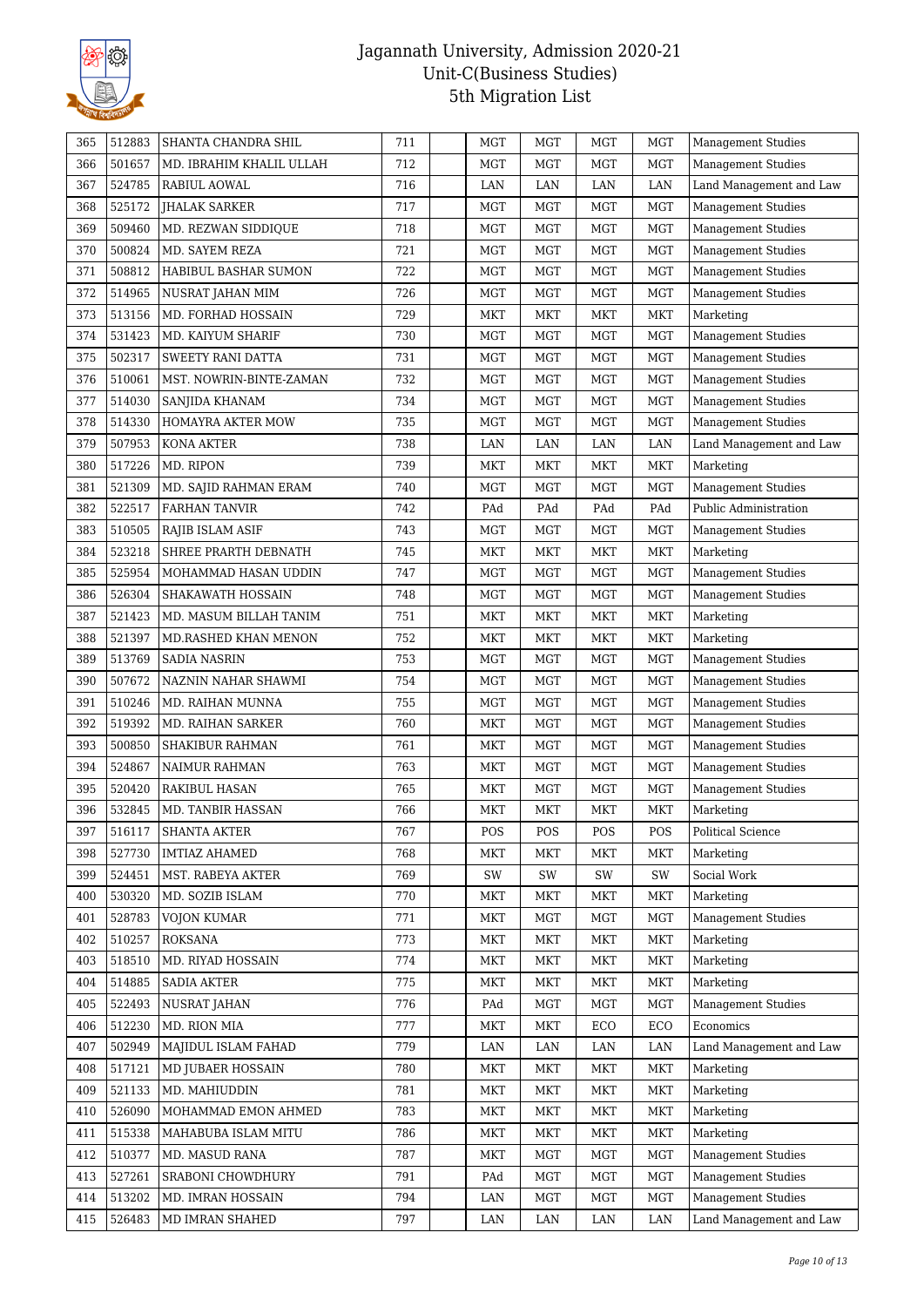

| 416 | 511405 | MD. MUTTAKIN ALI       | 798 | IER        | <b>MGT</b>   | <b>MGT</b> | <b>MGT</b> | <b>Management Studies</b>            |
|-----|--------|------------------------|-----|------------|--------------|------------|------------|--------------------------------------|
| 417 | 518279 | MAHEDI HASAN           | 799 | <b>BAN</b> | MGT          | <b>MGT</b> | <b>MGT</b> | <b>Management Studies</b>            |
| 418 | 512147 | MD. TAWFIQUL ISLAM     | 801 | PAd        | <b>MGT</b>   | MGT        | <b>MGT</b> | <b>Management Studies</b>            |
| 419 | 506511 | MOST. SUCHI KHATUN     | 803 | BAN        | <b>MKT</b>   | <b>MKT</b> | <b>MKT</b> | Marketing                            |
| 420 | 510161 | AFIA ANJUM             | 808 | PAd        | <b>MKT</b>   | <b>MKT</b> | <b>MKT</b> | Marketing                            |
| 421 | 501607 | <b>TAMANNA AKTHER</b>  | 809 | POS        | MGT          | MGT        | <b>MGT</b> | <b>Management Studies</b>            |
| 422 | 514602 | MEHEJABIN ISLAM MUSKAN | 811 | <b>IML</b> | MGT          | <b>MGT</b> | <b>MGT</b> | <b>Management Studies</b>            |
| 423 | 532541 | PRASANTA DABNATH       | 812 | <b>BAN</b> | <b>MGT</b>   | MGT        | MGT        | <b>Management Studies</b>            |
| 424 | 526361 | ATA ULLAH              | 814 | PAd        | MGT          | <b>MGT</b> | <b>MGT</b> | <b>Management Studies</b>            |
| 425 | 517184 | APURBO KUNDU           | 815 | POS        | LAN          | LAN        | LAN        | Land Management and Law              |
| 426 | 514998 | <b>DIPA SARKER</b>     | 816 | <b>BAN</b> | <b>MKT</b>   | <b>MKT</b> | <b>MKT</b> | Marketing                            |
| 427 | 518332 | MD. TOKE               | 817 | MCJ        | <b>MGT</b>   | <b>MGT</b> | MGT        | <b>Management Studies</b>            |
| 428 | 517615 | <b>FAHAD HOSSAIN</b>   | 818 | <b>BAN</b> | <b>MKT</b>   | <b>MKT</b> | MKT        | Marketing                            |
| 429 | 526014 | <b>ANWAR FAIYAZ</b>    | 819 | PAd        | <b>MKT</b>   | MKT        | MKT        | Marketing                            |
| 430 | 507896 | YASMIN AKTER           | 821 | MCJ        | <b>MGT</b>   | <b>MGT</b> | <b>MGT</b> | <b>Management Studies</b>            |
| 431 | 514955 | SUMIYA ISLAM SUZANA    | 822 | IER        | <b>MKT</b>   | <b>MKT</b> | <b>MKT</b> | Marketing                            |
| 432 | 530552 | JANNATUN NAIM          | 825 | POS        | MGT          | <b>MGT</b> | MGT        | <b>Management Studies</b>            |
| 433 | 533160 | MEHEDI HASAN           | 826 | IER        | MGT          | <b>MGT</b> | <b>MGT</b> | <b>Management Studies</b>            |
| 434 | 511027 | <b>MOMIN KHAN</b>      | 828 |            |              | MKT        | MKT        | Marketing                            |
| 435 | 518533 | MD. REHAD SARKER       | 829 | POS        | <b>MGT</b>   | <b>MGT</b> | <b>MGT</b> | <b>Management Studies</b>            |
| 436 | 518254 | MD. MAMUN              | 830 | <b>IER</b> | <b>MKT</b>   | <b>MKT</b> | <b>MKT</b> | Marketing                            |
| 437 | 507528 | MOSLEY UDDIN           | 831 | SW         | MGT          | <b>MGT</b> | <b>MGT</b> | <b>Management Studies</b>            |
| 438 | 516440 | FARJANA                | 835 | <b>SOC</b> | <b>MKT</b>   | <b>MKT</b> | <b>MKT</b> | Marketing                            |
| 439 | 500596 | MD. IBRAHIM HOSSAIN    | 836 | PAd        | PAd          | PAd        | PAd        | Public Administration                |
| 440 | 524400 | FAUZIA SHARMIN OASIS   | 840 | PAd        | <b>MGT</b>   | <b>MGT</b> | <b>MGT</b> | Management Studies                   |
| 441 | 516775 | MD. SHAKIL SHIKDER     | 843 | PAd        | PAd          | PAd        | PAd        | Public Administration                |
| 442 | 517581 | MD. SOHRAF             | 845 | PAd        | <b>MGT</b>   | <b>MGT</b> | MGT        | <b>Management Studies</b>            |
| 443 | 507880 | HAFIZA AKTER           | 846 | MCJ        | MCJ          | MCJ        | MCJ        | Mass Communication and<br>Journalism |
| 444 | 516839 | MD.MAHAMUDUL HASAN     | 847 | <b>SOC</b> | MGT          | <b>MGT</b> | ECO        | Economics                            |
| 445 | 516703 | <b>MEARAZ HOSSAIN</b>  | 850 | MCJ        | MKT          | <b>MKT</b> | MKT        | Marketing                            |
| 446 | 511808 | SHAHARIA BOSHIR        | 854 | MCJ        | <b>MKT</b>   | <b>MKT</b> | <b>MKT</b> | Marketing                            |
| 447 | 514889 | <b>BITHI AKTER</b>     | 857 | SOC        | $_{\rm MGT}$ | MGT        | MGT        | <b>Management Studies</b>            |
| 448 | 531742 | SANZIDA SULTANA        | 858 | IML        | MKT          | MKT        | MKT        | Marketing                            |
| 449 | 531227 | MD. JEWEL MATUBBER     | 861 | SOC        | <b>MKT</b>   | MKT        | <b>MKT</b> | Marketing                            |
| 450 | 504148 | <b>HABIBA AKTER</b>    | 863 | MCJ        | <b>MGT</b>   | <b>MGT</b> | MGT        | <b>Management Studies</b>            |
| 451 | 524710 | MD. GOLAM MOSTOFA      | 864 | SW         | <b>MGT</b>   | LAN        | LAN        | Land Management and Law              |
| 452 | 522968 | MOHAMMAD ALI           | 865 |            |              | <b>MKT</b> | <b>MKT</b> | Marketing                            |
| 453 | 522594 | ANOWAR HOSSAIN         | 866 | IML        | <b>MGT</b>   | <b>MGT</b> | MGT        | <b>Management Studies</b>            |
| 454 | 531340 | TUSHAR SHEIKH          | 867 | SW         | <b>MKT</b>   | MKT        | <b>MKT</b> | Marketing                            |
| 455 | 514338 | TABASSUM AISARIA RASTY | 868 | SOC        | <b>MKT</b>   | <b>MKT</b> | <b>MKT</b> | Marketing                            |
| 456 | 509085 | REDOAN AHMED NAFIZ     | 871 | <b>SOC</b> | MGT          | <b>MGT</b> | <b>MGT</b> | <b>Management Studies</b>            |
| 457 | 530531 | SHEHAB MIA             | 874 | <b>ANT</b> | <b>MGT</b>   | <b>MGT</b> | MGT        | <b>Management Studies</b>            |
| 458 | 513891 | MAFUZA AKTER NITU      | 879 | IML        | IML          | IML        | IML        | Institute of Modern<br>Language(IML) |
| 459 | 528156 | MD EMON SHEIKH         | 890 |            | <b>MGT</b>   | <b>MGT</b> | <b>MGT</b> | <b>Management Studies</b>            |
| 460 | 526012 | MD. HABIBUL ABRAR      | 891 |            | <b>MKT</b>   | <b>MKT</b> | <b>MKT</b> | Marketing                            |
| 461 | 512894 | <b>MAHA AKTER</b>      | 892 |            | <b>MKT</b>   | <b>MKT</b> | <b>MKT</b> | Marketing                            |
| 462 | 528555 | MD. MEHEDI HASSAN      | 893 |            | <b>MKT</b>   | MGT        | <b>MGT</b> | <b>Management Studies</b>            |
| 463 | 531479 | MD. HAFIZUR RAHMAN     | 894 |            | MKT          | <b>MGT</b> | <b>MGT</b> | <b>Management Studies</b>            |
| 464 | 513158 | SALEM HOSSAIN SIYAM    | 895 |            | <b>MKT</b>   | <b>MKT</b> | <b>MKT</b> | Marketing                            |
| 465 | 513225 | MD. YOUNUS             | 896 |            | <b>MKT</b>   | <b>MGT</b> | <b>MGT</b> | Management Studies                   |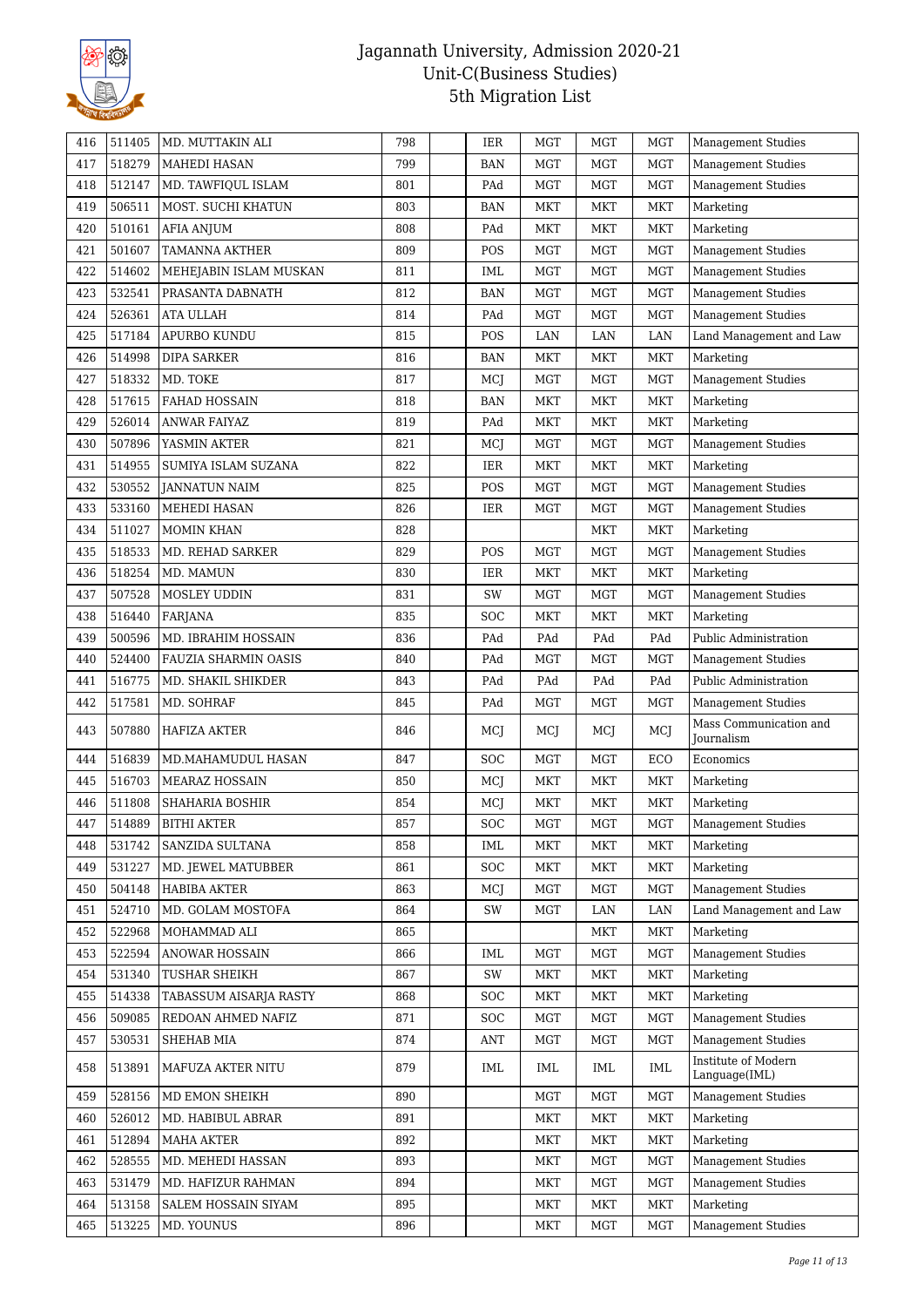

| 466 | 500878 | NAEEM AL YUSUF MALIK       | 898 | PAd        | PAd        | LAN                         | Land Management and Law              |
|-----|--------|----------------------------|-----|------------|------------|-----------------------------|--------------------------------------|
| 467 | 500274 | SHUNJIDA ALAM              | 899 | <b>MKT</b> | <b>MGT</b> | <b>MGT</b>                  | <b>Management Studies</b>            |
| 468 | 518876 | TOUFIQE OMAR               | 900 | <b>MKT</b> | <b>MGT</b> | <b>MGT</b>                  | <b>Management Studies</b>            |
| 469 | 518573 | TOFAYEL ISLAM              | 901 | <b>MKT</b> | <b>MGT</b> | <b>MGT</b>                  | <b>Management Studies</b>            |
| 470 | 513056 | MD. MAINE HOSSEN           | 902 | <b>MKT</b> | <b>MGT</b> | <b>MGT</b>                  | <b>Management Studies</b>            |
| 471 | 518836 | ABIDUR RAHMAN MAHIR        | 903 | MKT        | MGT        | <b>MGT</b>                  | Management Studies                   |
| 472 | 521269 | NAJMUL HOSSAIN             | 904 | <b>MKT</b> | <b>MGT</b> | <b>MGT</b>                  | <b>Management Studies</b>            |
| 473 | 521031 | MD. JILON HOSSAIN          | 905 | <b>MKT</b> | <b>MKT</b> | <b>MKT</b>                  | Marketing                            |
| 474 | 530705 | MD. SAMIUL ISLAM           | 906 | PAd        | PAd        | PAd                         | Public Administration                |
| 475 | 527673 | <b>MD. PRANTO NASIB</b>    | 907 | <b>MKT</b> | <b>MKT</b> | <b>MKT</b>                  | Marketing                            |
| 476 | 501213 | RABBI AHAMMED              | 908 | <b>MKT</b> | <b>MKT</b> | <b>MGT</b>                  | <b>Management Studies</b>            |
| 477 | 513799 | RUBAIYAT FARDIN            | 909 | <b>MKT</b> | <b>MKT</b> | MKT                         | Marketing                            |
| 478 | 513791 | NASRIN NAHAR NADIA         | 911 | PAd        | <b>MKT</b> | <b>MKT</b>                  | Marketing                            |
| 479 | 524092 | MD. IMRAN HASAN            | 912 | MCJ        | <b>MKT</b> | <b>MKT</b>                  | Marketing                            |
| 480 | 514083 | FATEHA SULTANA SHAFA       | 914 | SOC        | <b>MKT</b> | <b>MGT</b>                  | <b>Management Studies</b>            |
| 481 | 502765 | <b>JOY BISWAS</b>          | 915 | PAd        | <b>MKT</b> | <b>MKT</b>                  | Marketing                            |
| 482 | 514015 | <b>UMMA MORIOM LAMEA</b>   | 916 | PAd        | <b>MKT</b> | <b>MKT</b>                  | Marketing                            |
| 483 | 514424 | <b>DOLON AKTER</b>         | 917 | POS        | POS        | <b>MGT</b>                  | <b>Management Studies</b>            |
| 484 | 518390 | SAHADAT HOSSAIN SOBUJ      | 918 | POS        | MKT        | MKT                         | Marketing                            |
| 485 | 505050 | MD. ROMAN HOSSEN           | 919 | IER        | <b>MKT</b> | <b>MKT</b>                  | Marketing                            |
| 486 | 533048 | MD. MURSHED                | 923 | IER        | <b>MKT</b> | <b>MKT</b>                  | Marketing                            |
| 487 | 527932 | MD HABIBUR RAHMAN          | 924 | MCJ        | <b>MKT</b> | <b>MKT</b>                  | Marketing                            |
| 488 | 517305 | MD. SHARIFUL ISLAM         | 925 | PAd        | <b>MKT</b> | <b>MKT</b>                  | Marketing                            |
| 489 | 518672 | MD. HIMEL MIAH             | 930 | MCJ        | <b>MKT</b> | <b>MKT</b>                  | Marketing                            |
| 490 | 524112 | <b>TAJRIN AKTER</b>        | 931 | POS        | POS        | POS                         | Political Science                    |
| 491 | 518764 | MD. MUSTAQIM BILLAH        | 932 | PAd        | <b>MKT</b> | <b>MGT</b>                  | <b>Management Studies</b>            |
| 492 | 531247 | <b>SOHAN MRIDHA</b>        | 933 | IER        | IER        | <b>MGT</b>                  | <b>Management Studies</b>            |
| 493 | 526215 | MOHAMMAD RAIHAN BIN MANSUR | 934 | POS        | POS        | <b>MGT</b>                  | <b>Management Studies</b>            |
| 494 | 506558 | MST. SUMAIYA KHATUN        | 936 | POS        | POS        | MGT                         | <b>Management Studies</b>            |
| 495 | 518420 | MD. ABDULLAH BOYATI        | 940 | <b>BAN</b> | <b>BAN</b> | <b>MGT</b>                  | <b>Management Studies</b>            |
| 496 | 530505 | KARTIK CHANDRO RAY         | 941 | <b>BAN</b> | <b>BAN</b> | $\ensuremath{\mathsf{BAN}}$ | Bangla                               |
| 497 | 533177 | MD.HRIDOY HASAN            | 942 | MCJ        | MCJ        | MKT                         | Marketing                            |
| 498 | 525162 | <b>SAGAR DEB NATH</b>      | 943 | MCJ        | MCJ        | MKT                         | Marketing                            |
| 499 | 510349 | RAKESH KUMAR DHAR          | 944 | MCJ        | MCJ        | <b>MGT</b>                  | <b>Management Studies</b>            |
| 500 | 524826 | <b>RIDAY MIA</b>           | 945 | PAd        | PAd        | <b>MGT</b>                  | <b>Management Studies</b>            |
| 501 | 517100 | MD. SIAM BAPARI            | 950 | PAd        | PAd        | PAd                         | Public Administration                |
| 502 | 510025 | MST. MEHERUNNESA           | 952 | PAd        | PAd        | <b>MGT</b>                  | <b>Management Studies</b>            |
| 503 | 513925 | <b>SUSMITA AKTAR EVA</b>   | 953 | MCJ        | MCJ        | MCJ                         | Mass Communication and<br>Journalism |
| 504 | 508630 | MEZBAH UDDIN TULIP         | 961 | MCJ        | MCJ        | <b>MKT</b>                  | Marketing                            |
| 505 | 526311 | REDOWAN RUBAYET CHOWDHURY  | 963 | IER        | PAd        | <b>MGT</b>                  | <b>Management Studies</b>            |
| 506 | 501754 | NILUT POL ROY ANKON        | 964 | <b>ANT</b> | PAd        | <b>MKT</b>                  | Marketing                            |
| 507 | 518128 | <b>RAKIB MIA</b>           | 969 | IML        | <b>BAN</b> | ECO                         | <b>Management Studies</b>            |
| 508 | 520904 | MUSHFIQUR RAHMAN           | 972 | SW         | IER        | MKT                         | Marketing                            |
| 509 | 514878 | <b>MAHIYA RAHMAN</b>       | 973 | SW         | SW         | SW                          | Social Work                          |
| 510 | 522505 | <b>SUBORNA PODDER</b>      | 978 | SW         | <b>BAN</b> | <b>BAN</b>                  | <b>Management Studies</b>            |
| 511 | 511337 | MD. HABIBUR RAHMAN         | 983 | IML        | <b>IML</b> | <b>MKT</b>                  | Marketing                            |
| 512 | 500169 | ANIKANTAHSIN ANOY          | 986 | SOC        | MCJ        | MCI                         | Mass Communication and<br>Journalism |
| 513 | 502695 | MD.RASHEDUZZAMAN           | 989 | SOC        | BAN        | LAN                         | Land Management and Law              |
| 514 | 504878 | MD. ATIK REZA              | 991 | SOC        | PAd        | <b>MKT</b>                  | Marketing                            |
| 515 | 517748 | <b>RIFAT FAKIR</b>         | 993 | <b>ANT</b> | <b>BAN</b> | <b>BAN</b>                  | Marketing                            |